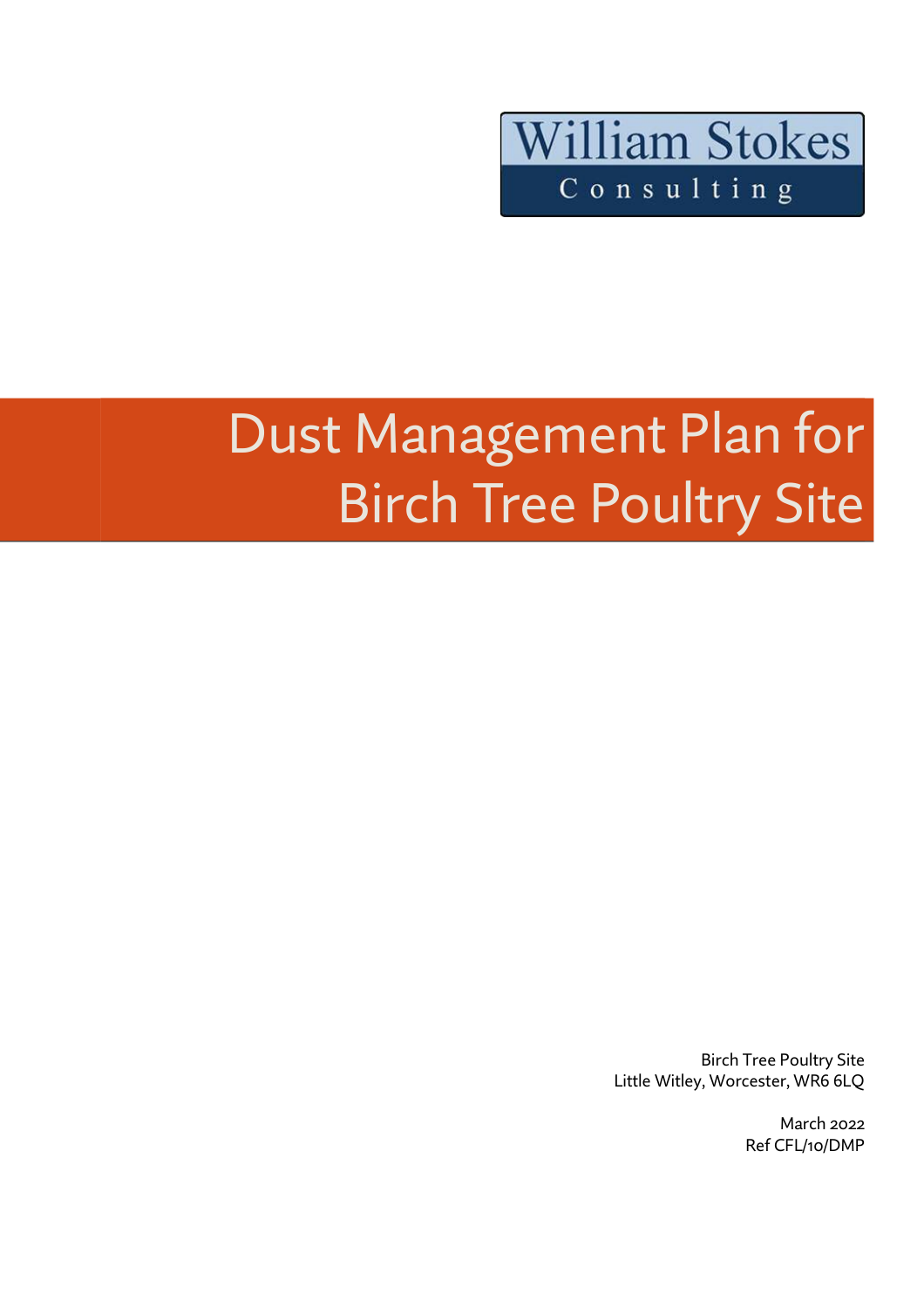### **Contents**

| 1.   |                                                                                      |  |
|------|--------------------------------------------------------------------------------------|--|
| 2.   |                                                                                      |  |
| 2.1. |                                                                                      |  |
| 2.2. |                                                                                      |  |
| 2.3. |                                                                                      |  |
| 3.   |                                                                                      |  |
| 3.1. |                                                                                      |  |
| 3.2. |                                                                                      |  |
| 3.3. |                                                                                      |  |
| 4.   |                                                                                      |  |
| 5.   |                                                                                      |  |
| 6.   |                                                                                      |  |
| 7.   |                                                                                      |  |
|      |                                                                                      |  |
|      |                                                                                      |  |
|      |                                                                                      |  |
|      |                                                                                      |  |
|      | EPR 6.09 Sector Guidance Note - Appendix 11 - Assessing dust control<br>Appendix E - |  |
|      | Improvement options for the control / reduction in dust 18<br>Appendix F -           |  |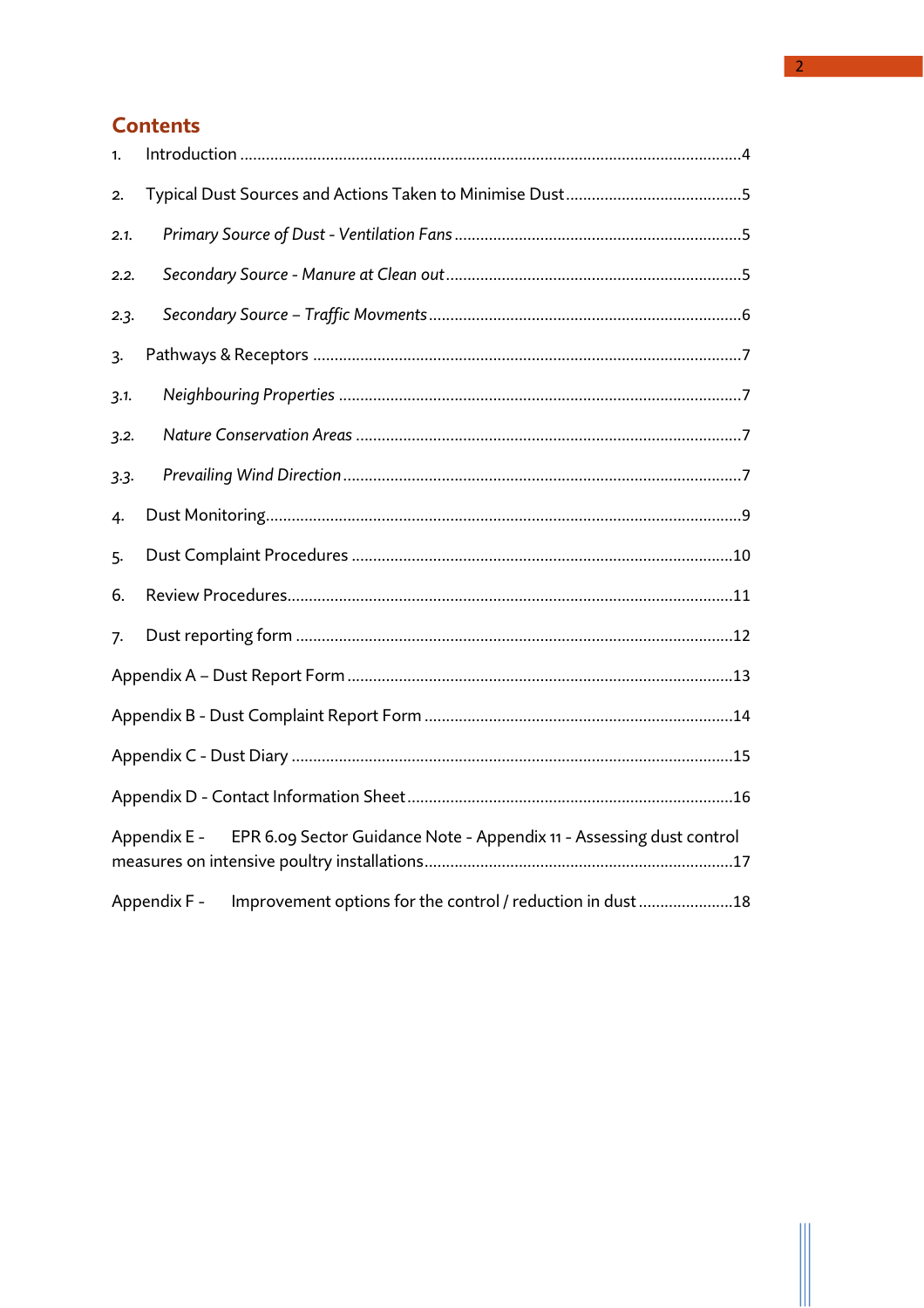# Record of Changes

| Version | Date     | Change                                    |
|---------|----------|-------------------------------------------|
|         | Mar 2022 | Initial version                           |
|         | Mar 2022 | Receptor list revised                     |
|         | Mar 2022 | Image of Site Manager Accommodation added |
|         |          |                                           |
|         |          |                                           |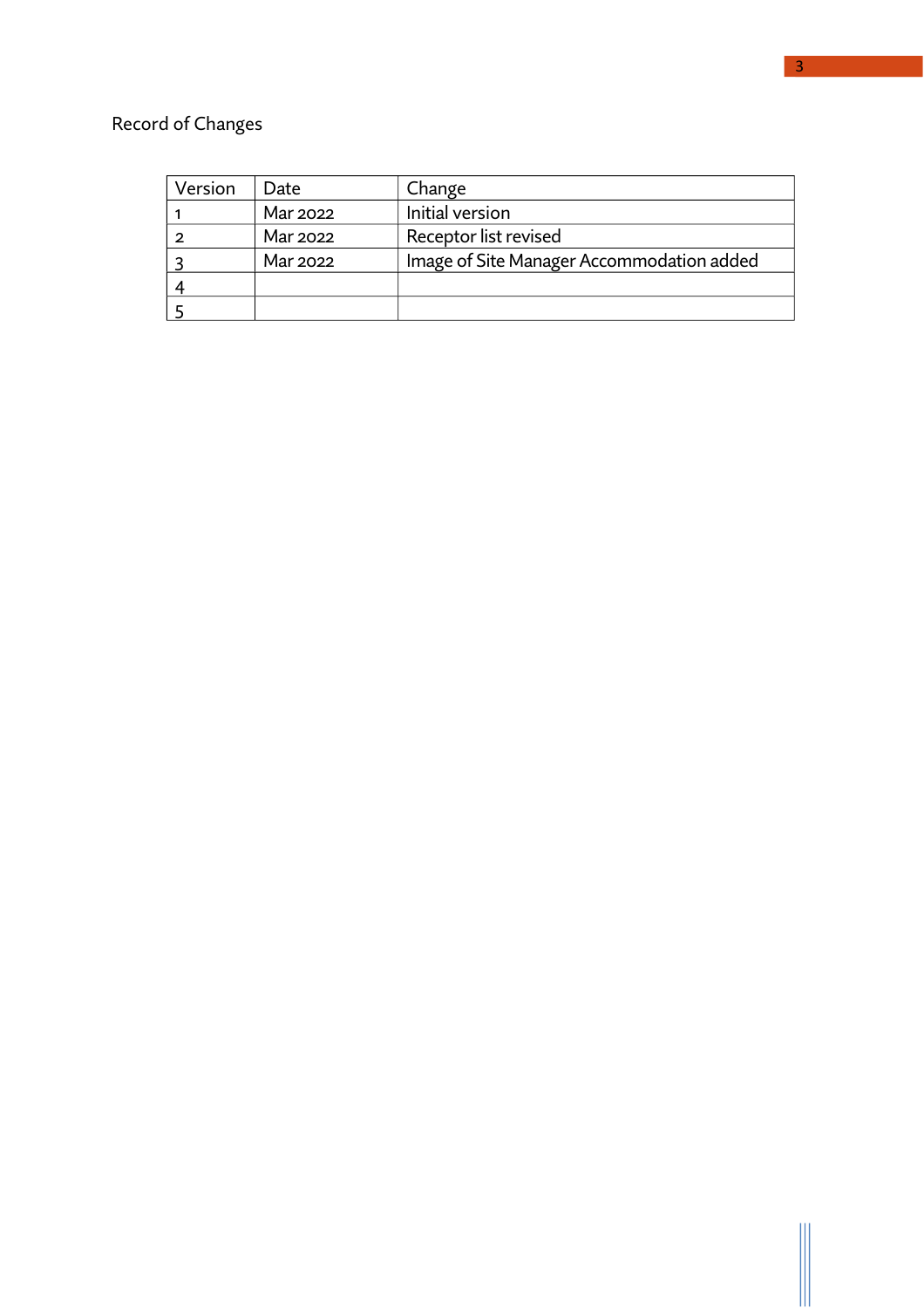### **Birch Tree Poultry Site - Dust Management Plan**

### <span id="page-3-0"></span>**1. Introduction**

- 1.1.1. This Plan has been prepared as part of the Environment Agency Environmental Management System for the permit associated with the operation of the Birch Tree Intensive Poultry Unit.
- 1.1.2. The purpose of this Plan is to:
	- Establish the likely sources of dust arising from the site during non emergency conditions, their release points and pathways to nearby receptors.
	- Set out the procedures followed at Birch Tree Poultry Site in order to prevent or minimise dust levels.
	- Formalise the procedures for monitoring of dust and dealing with any dust complaints.
- 1.1.3. Section 2 of this document sets out the likely sources of dust and the procedures followed to minimise dust levels.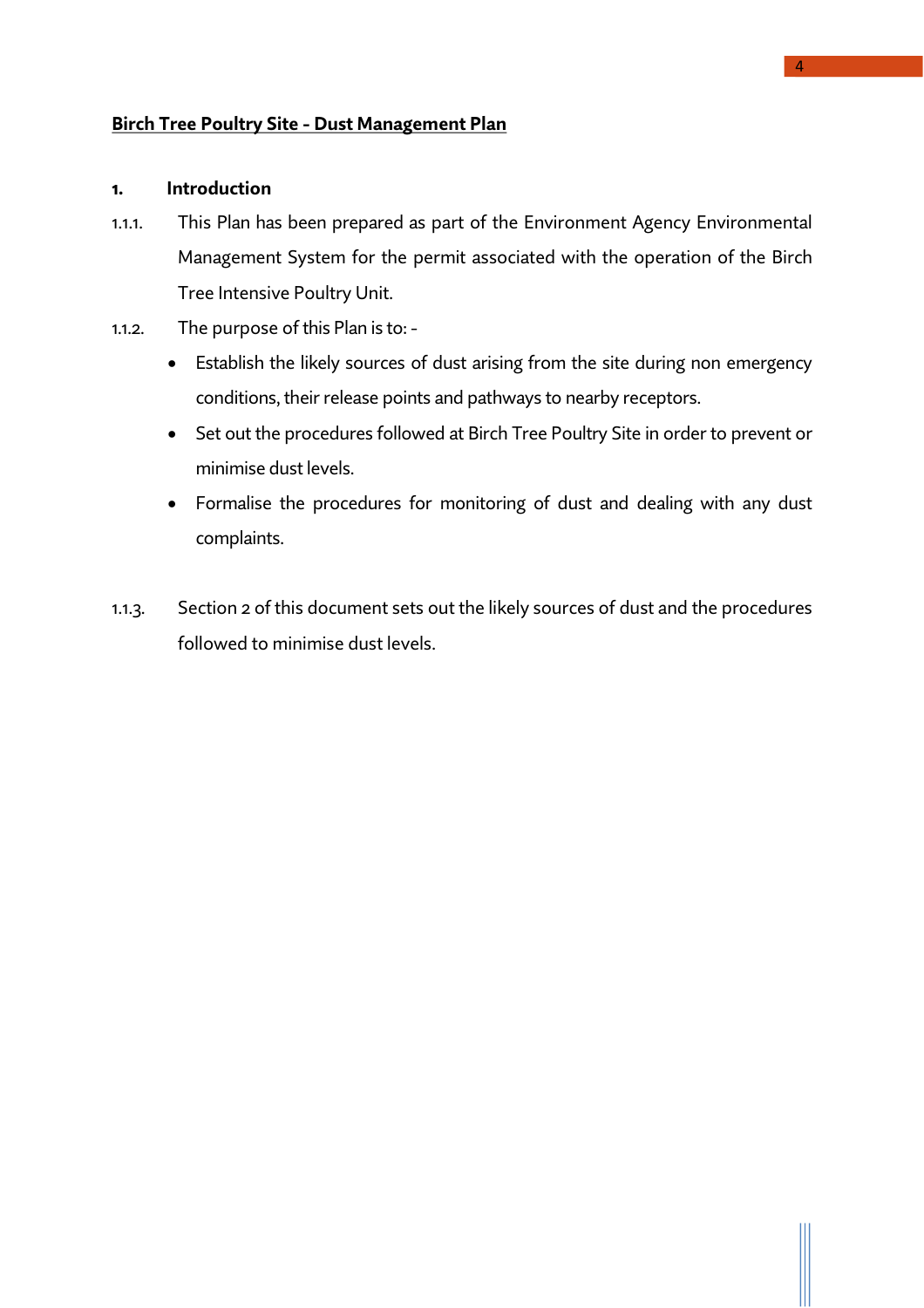### <span id="page-4-2"></span>**2. Typical Dust Sources and Actions Taken to Minimise Dust**

### <span id="page-4-1"></span>*2.1. Primary Source of Dust - Ventilation Fans*

- 2.1.1. The primary source of airborne emissions is the high speed ridge fans that are used to ventilate the pullet rearing houses.
- 2.1.2. The fans are operated on an automatic basis as required in order to maintain a constant temperature in the houses. This logic of this operation is to initially run a single fan per house, and if this is not sufficient to overcome the temperature increase, more fans are called to run until all fans are operational. As a result, it is only in the most extreme circumstances that all of the fans will operate in automatic mode.
- 2.1.3. As part of the process for checking the operation of the fans, each fan is run up manually once per week. In order to minimise the dust release (and to ensure there is no un-due temperature drop in the buildings) this manual operation is kept to a minimum.
- 2.1.4. When the buildings have been cleaned out and washed down, the fans are operated in order to quickly dry out the buildings. This is undertaken in manual mode, but as the houses are unoccupied and clean, there is no dust release.

### <span id="page-4-0"></span>*2.2. Secondary Source - Manure at Clean out*

2.2.1. For 2 days every 20 weeks it is necessary to clean the manure from the houses before re-bedding and the introduction of the new flock.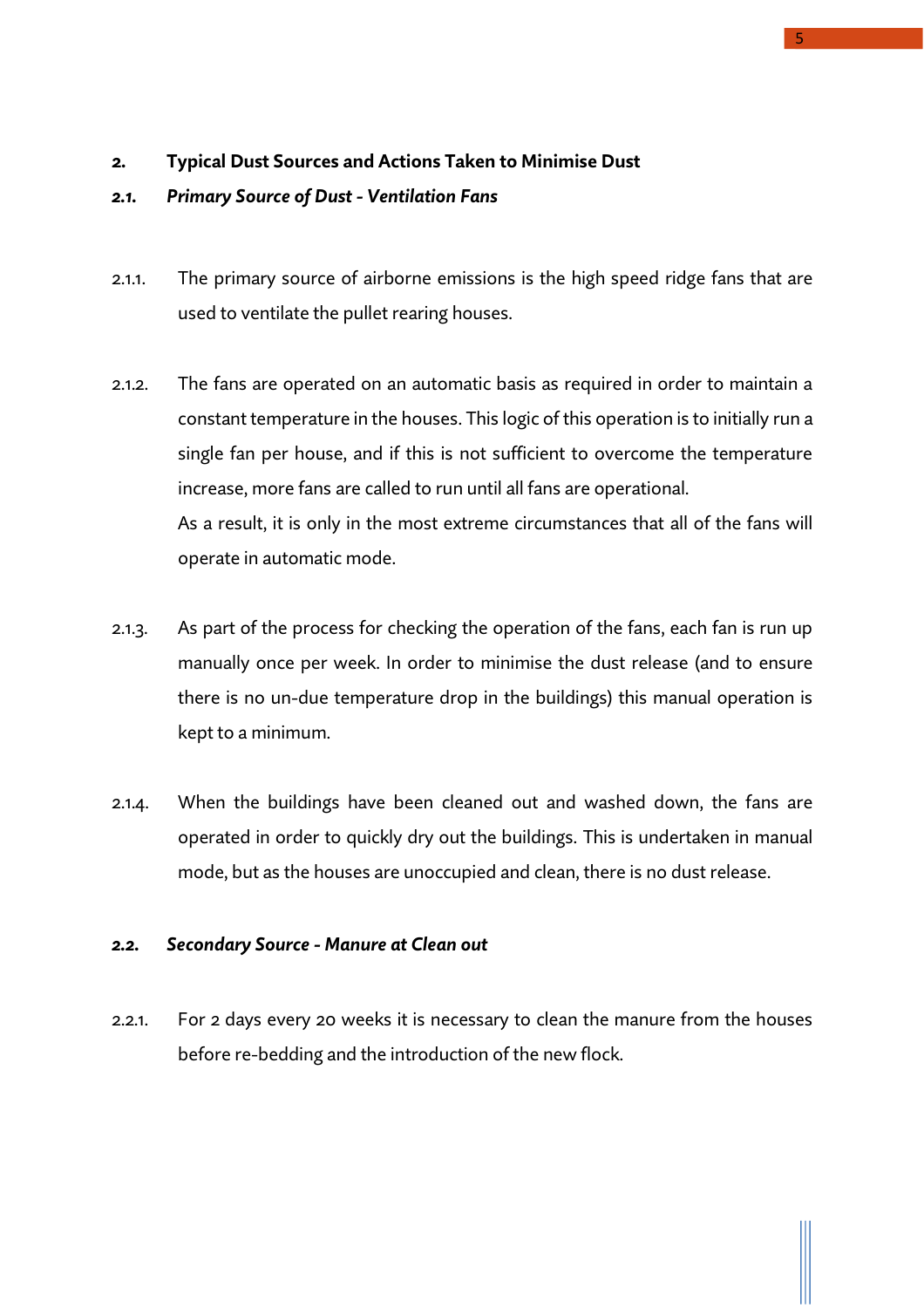- 2.2.2. At this time, it is necessary to open the buildings and load the manure onto tractors and trailers. This manure is then hauled to local fields to be spread as a fertiliser.
- 2.2.3. Whilst this operation does aerate the manure, which if it is particularly dry may risk causing a release of dust, but it is very localised and short lived.
- 2.2.4. Consideration should be given should the wind direction be such that any dust will be blown towards the nearest receptors, that the clean out operation be delayed until the wind direction changes.
- 2.2.5. All trailers loaded with manure are netted before transport in order to secure the load. This again reduces the aeration of the manure whilst it is being transported. Below is an assessment through the process of the potential sources of dust release and mitigation measures. This should be considered in parallel to the contents of the site risk register and Accident Management Plan.

### <span id="page-5-0"></span>*2.3. Secondary Source – Traffic Movements*

- 2.3.1. Vehicle movements have the risk of generating dust. The likelihood of this happening is linked to volume of traffic, speed of traffic and cleanliness of roadways.
- 2.3.2. Therefore, this can be controlled by limiting speeds and, if necessary, cleaning roadways. If further cleaning of roadways is not practical (stone roadways for instance) then dampening down can be undertaken during high risk times.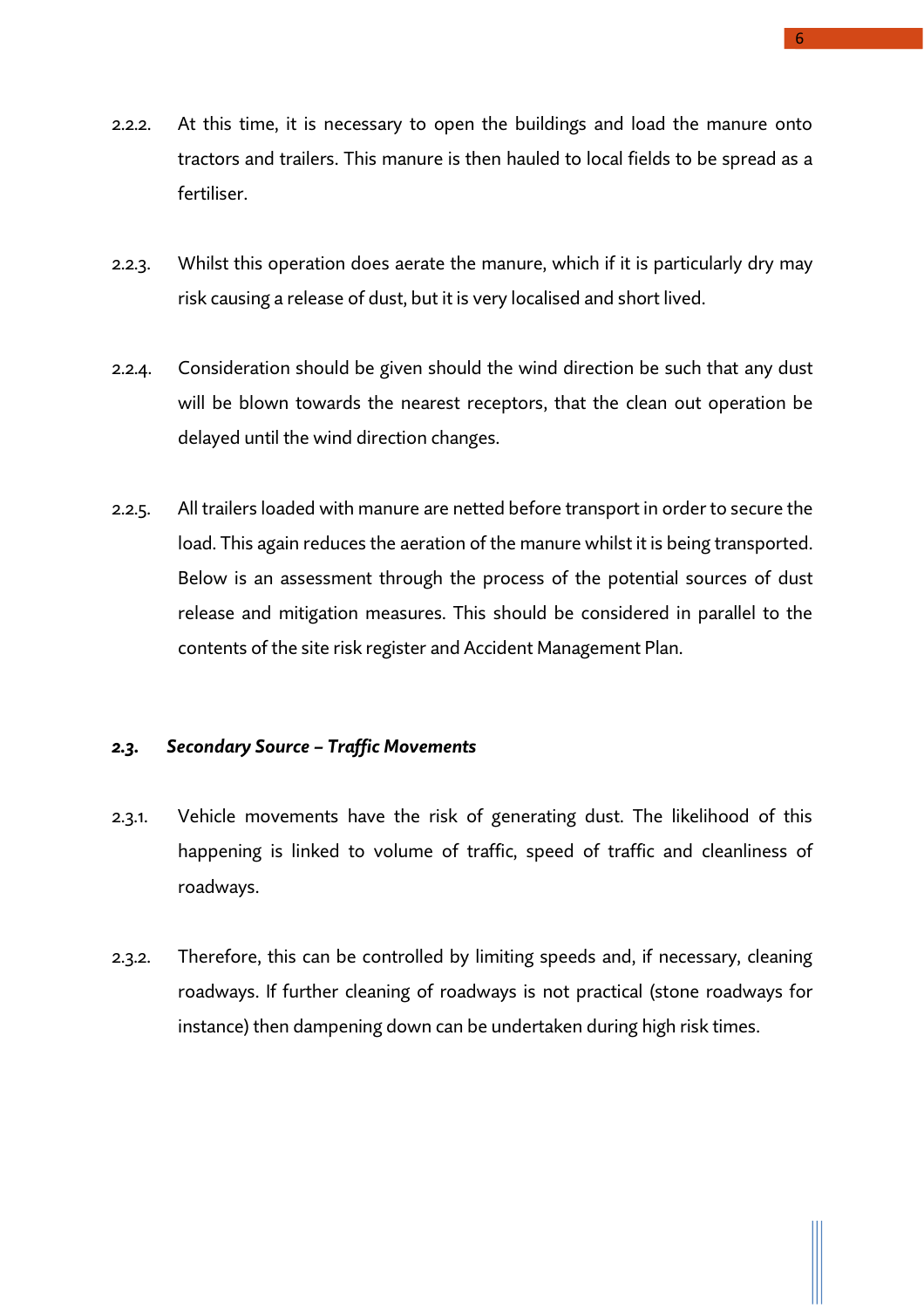### <span id="page-6-3"></span>**3. Pathways & Receptors**

### <span id="page-6-2"></span>*3.1. Neighbouring Properties within 100m of the installation boundary*

- 3.1.1. A review of the local mapping reveals the only receptor within 100m of the installation is the site managers accommodation, which is within the installation boundary, at the southern end of the site.
- 3.1.2. The location of the site managers accommodation is identified on the image below:



### <span id="page-6-1"></span>*3.2. Nature Conservation Areas*

3.2.1. There are no areas within 100m of the installation boundary.

### <span id="page-6-0"></span>*3.3. Prevailing Wind Direction*

3.3.1. The wind rose below shows the direction of the prevailing wind for the site.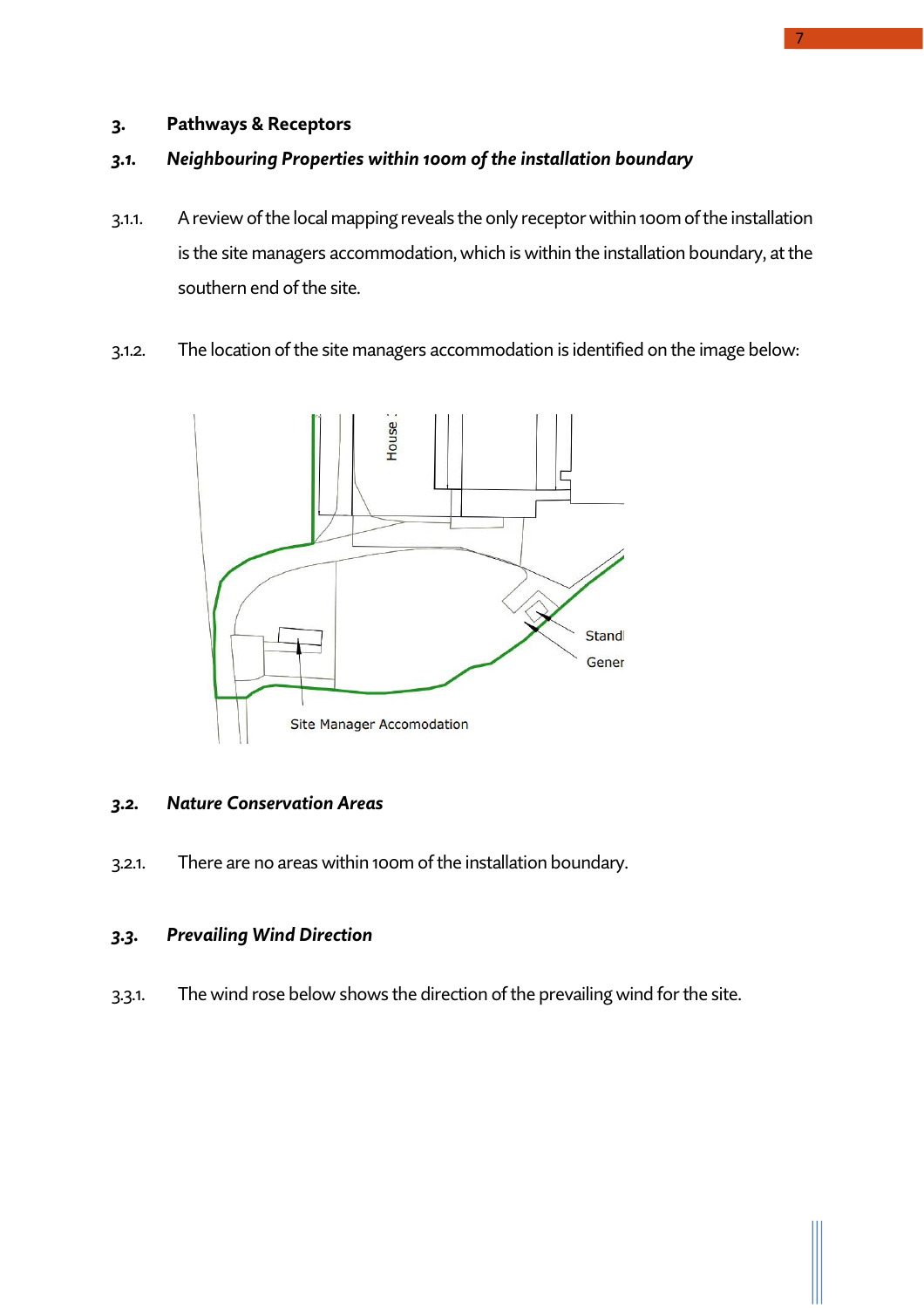

3.3.2. Considering the locality of the receptor above, dispersion of dustwill most likely occur towards them when the wind is from the North, which is not the direction of the prevailing wind. When the wind is such that dust may disperse from the site towards the receptors, every effort should be made to minimise activities that may generate such dusts.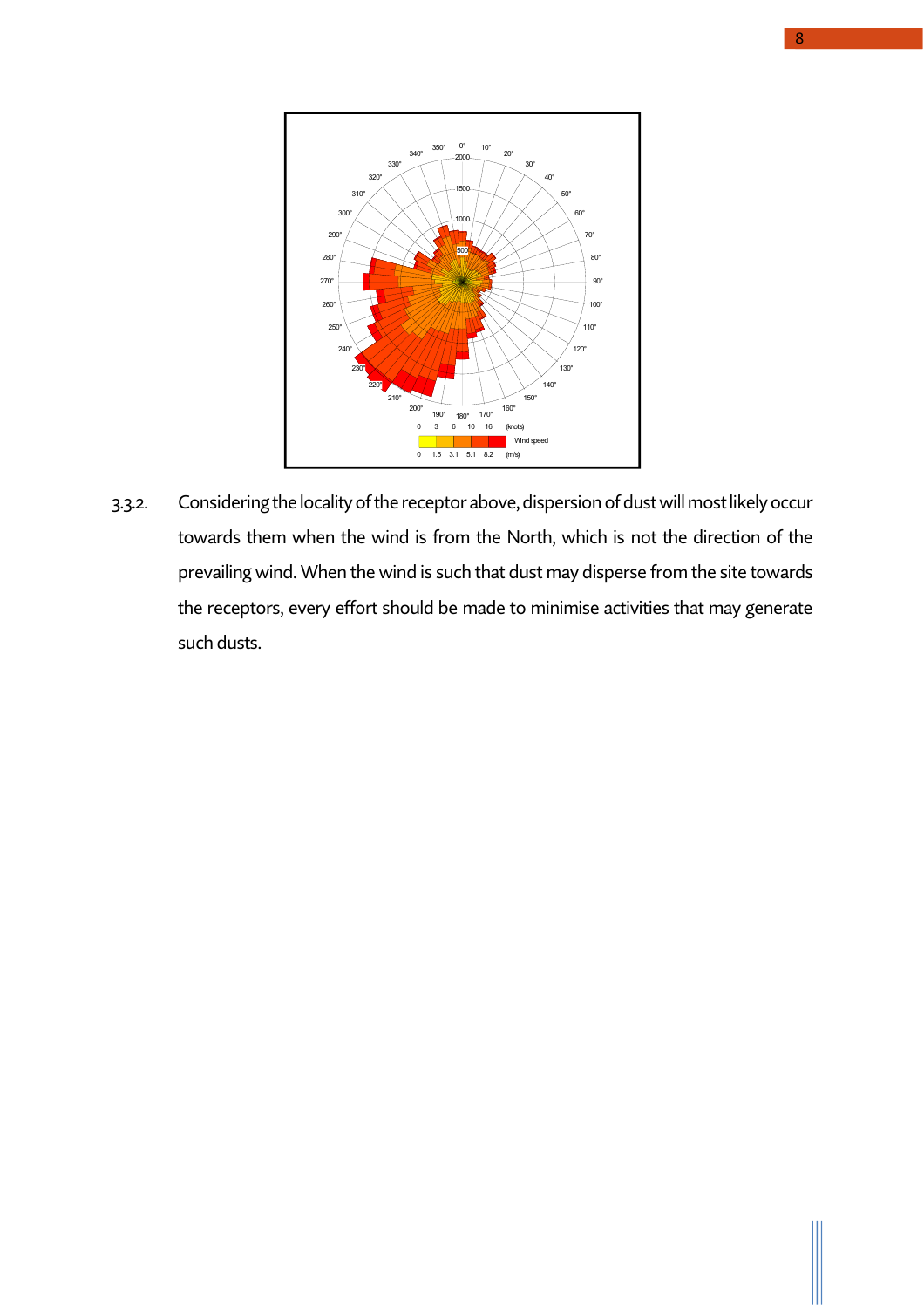### <span id="page-8-0"></span>**4. Dust Monitoring**

- 4.1.1. Using the information on page 14, routine monitoring for dust should be carried out around the site to comply with the permit; to investigate a complaint; or after there has been any change to the operations process. A record of this monitoring shall be kept on the Dust Diary (Appendix C) in order to identify trends in dust generation against particular conditions or operations.
- 4.1.2. All of the identified residential receptors above have been given a copy of the contact information sheet in Appendix D attached. A similar notice is posted at the entrance to the site.
- 4.1.3. If at any time a receptor wishes to make a complaint, they can use the contact information to contact Steve Isaacs. Should they not be available then the farm office should be contacted where the operator will be able to take details of the complaint.
- 4.1.4. Whoever is the designated manager, they will be fully conversant with the operation of the site, the emergency procedures together with knowledge of the contents of this Dust Management Plan.
- 4.1.5. Daily, the operator shall check the wind direction. If the wind is coming from NE through to NW, then the operator shall walk the perimeter of the site on the opposite side to that of the wind.
- 4.1.6. If an issue is identified, the procedure page 12 shall be followed.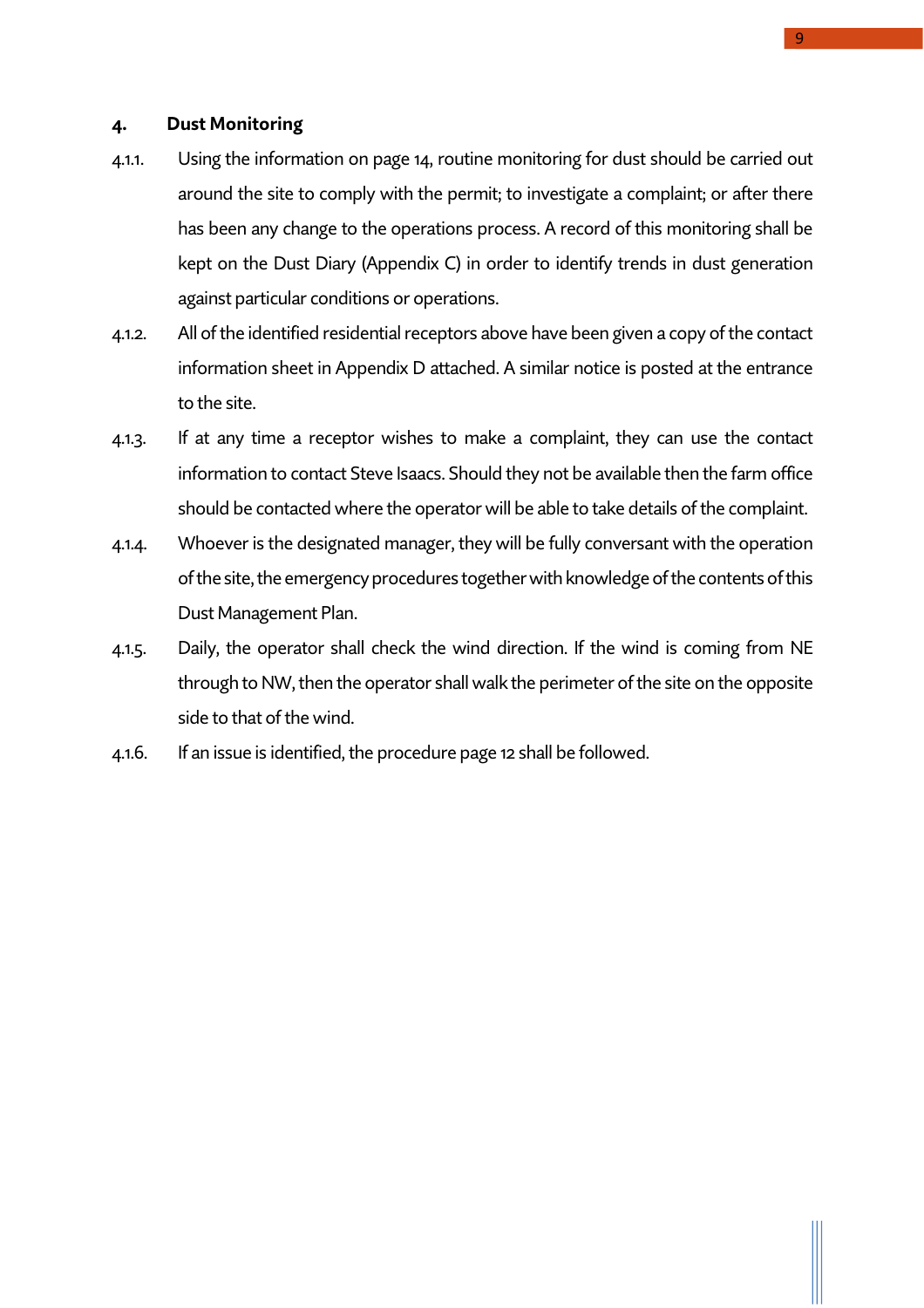### <span id="page-9-0"></span>**5. Dust Complaint Procedures**

- 5.1.1. Any dust complaint received will be dealt with by either Mr Steve Isaacs (the manager of the site). In their absence a designated trained operator of the plant will deal with all complaints. This operator shall be trained in the full operation (and shutdown) of the plant, the emergency procedures, and the contents of this dust management plan.
- 5.1.2. If a complaint is made, the form included in Appendix B of this Plan will be completed and this will be available for inspection by the Environment Agency. Any calls received will be investigated immediately and contact made with the complainant within 4 hours to confirm the action which has/is being undertaken to stop the generation of dust. This may potentially include shutting down of the plant until the problem can be resolved.
- 5.1.3. Information will normally be collected by visiting the complainant, although in some cases, contact may be made by telephone.
- 5.1.4. After details of the complaint have been compiled, the cause(s) will be investigated, with reference to:

The activities taking place on the farm at the time.

The timing of the complaint and whether weekday, weekend etc.

The weather conditions at the time.

- 5.1.5. The daily monitoring regime at the site boundary & the complainant's property will also be undertaken to identify the specific dust which is the cause of complaint.
- 5.1.6. The likely reasons for the complaint will be added to the form and the complainant will be contacted as appropriate.
- 5.1.7. The feasibility of making changes to the activities responsible for the complaint will be considered. Should changes be possible, the operating procedures shall be amended such that there is no repeat of the dust generation, or it is undertaken when the wind direction is such that the dustis dispersed away from any receptors.
- 5.1.8. Further Dust Monitoring shall be undertaken at the site boundary and the location of the complainant to confirm that the dust problem has been resolved.
- 5.1.9. If changes are made, the Dust Management Plan will be amended accordingly.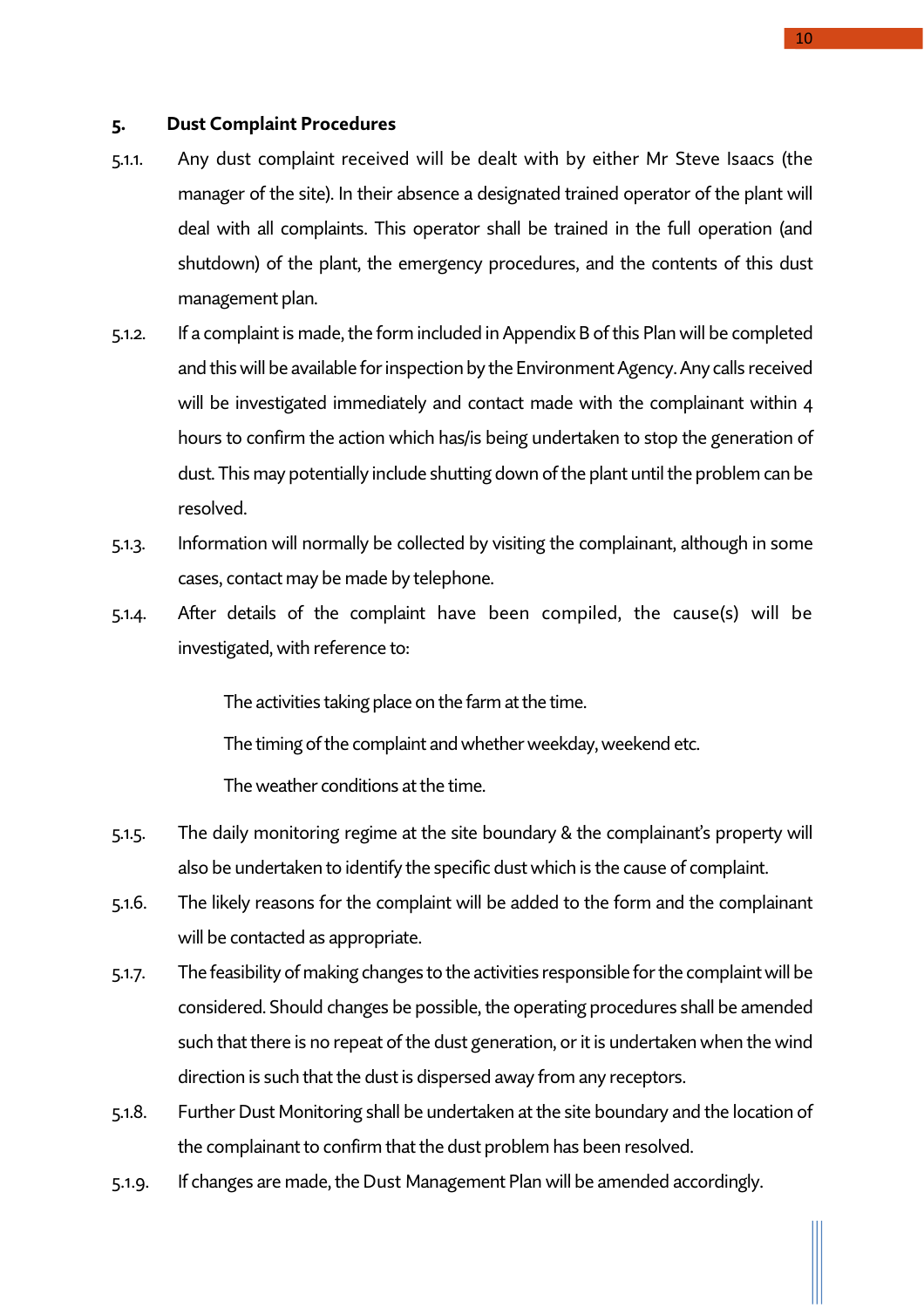### <span id="page-10-0"></span>**6. Review Procedures**

6.1.1. The Dust Management Plan shall be reviewed at least every three years or as soon as practicable after a complaint (whichever is the earlier) and changes recorded.

### 6.1.2. Improvement programme to reduce dust

6.1.3. In Appendix F are a number of possible actions which could be considered / undertaken, should any issues of dust occur.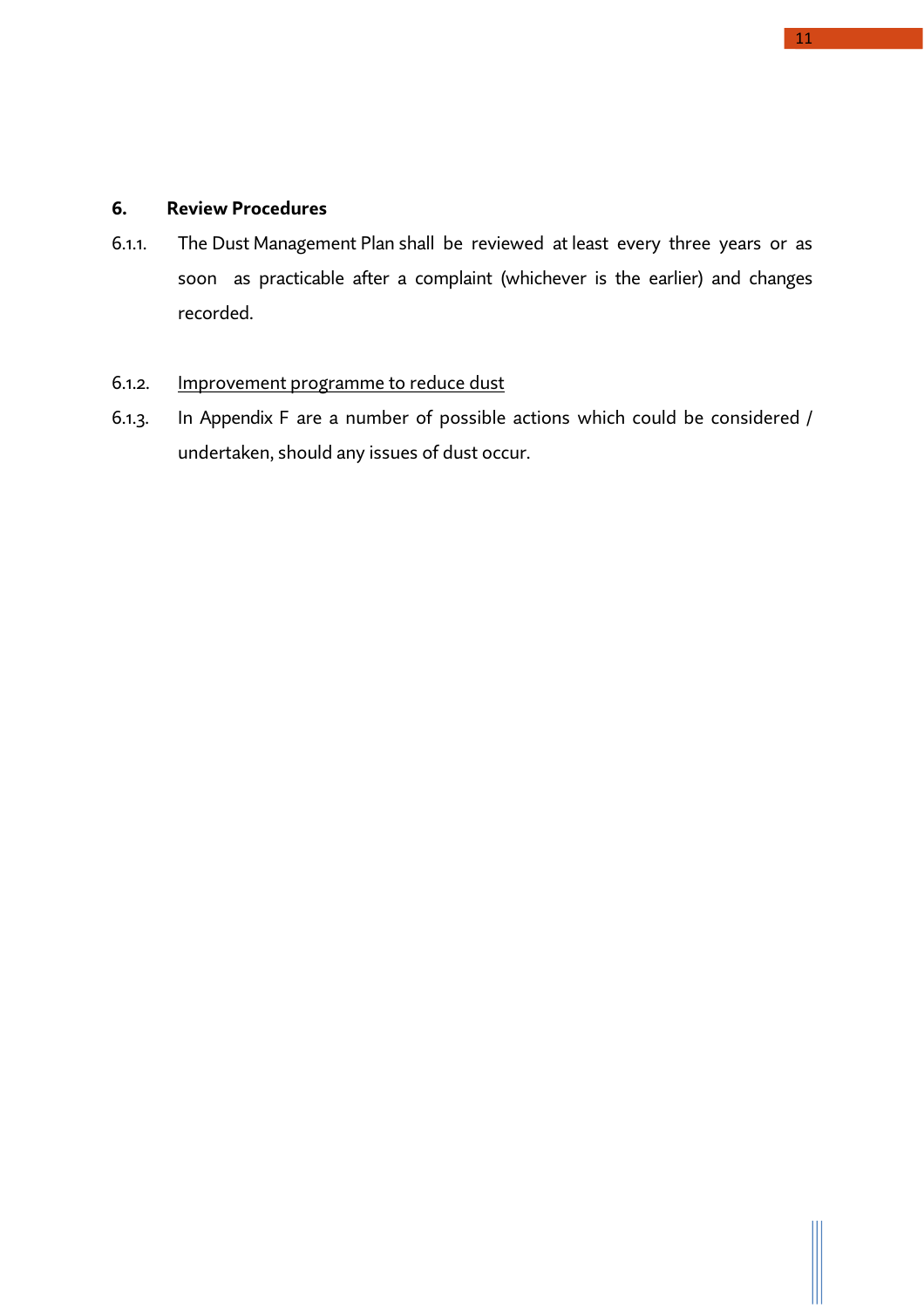### <span id="page-11-0"></span>**7. Dust reporting form**

- 7.1.1. An assessment may need to be carried out either to work out whether dust emissions are complying with the permit, or as a part of an investigation into a complaint.
- 7.1.2. Weekly assessments can be used to build up a picture of the impact the dust has on the surrounding environment over time. This can develop 'worst case' scenarios by doing assessments during adverse weather conditions or during particularly cycles of an operation. Ideally, the same methodology should be used to follow up complaints.
- 7.1.3. Where you test will depend on:
	- whether you are responding to a complaint;
	- whether you are checking your state of compliance at sensitive receptors;
	- whether you are trying to establish the source of dust generation;
	- wind direction.
- 7.1.4. The assessment may involve someone walking along a route that you have selected either because of these factors, or in response to the conditions they found when they got there. Another option is to choose fixed points so that you can evaluate the changing situation over several weeks or months. Or the test points may vary from test to test according to local conditions, which would help you identify worst case conditions.
- 7.1.5. You should also keep a note of any external activities (such as agricultural practices) that could be either be the source of the dust, contribute to the dust, or be a confounding factor.
- 7.1.6. You should also take the factors given in the EPR 6.09 Sector Guidance Note Appendix 11 Assessing dust control measures on intensive poultry installations into account.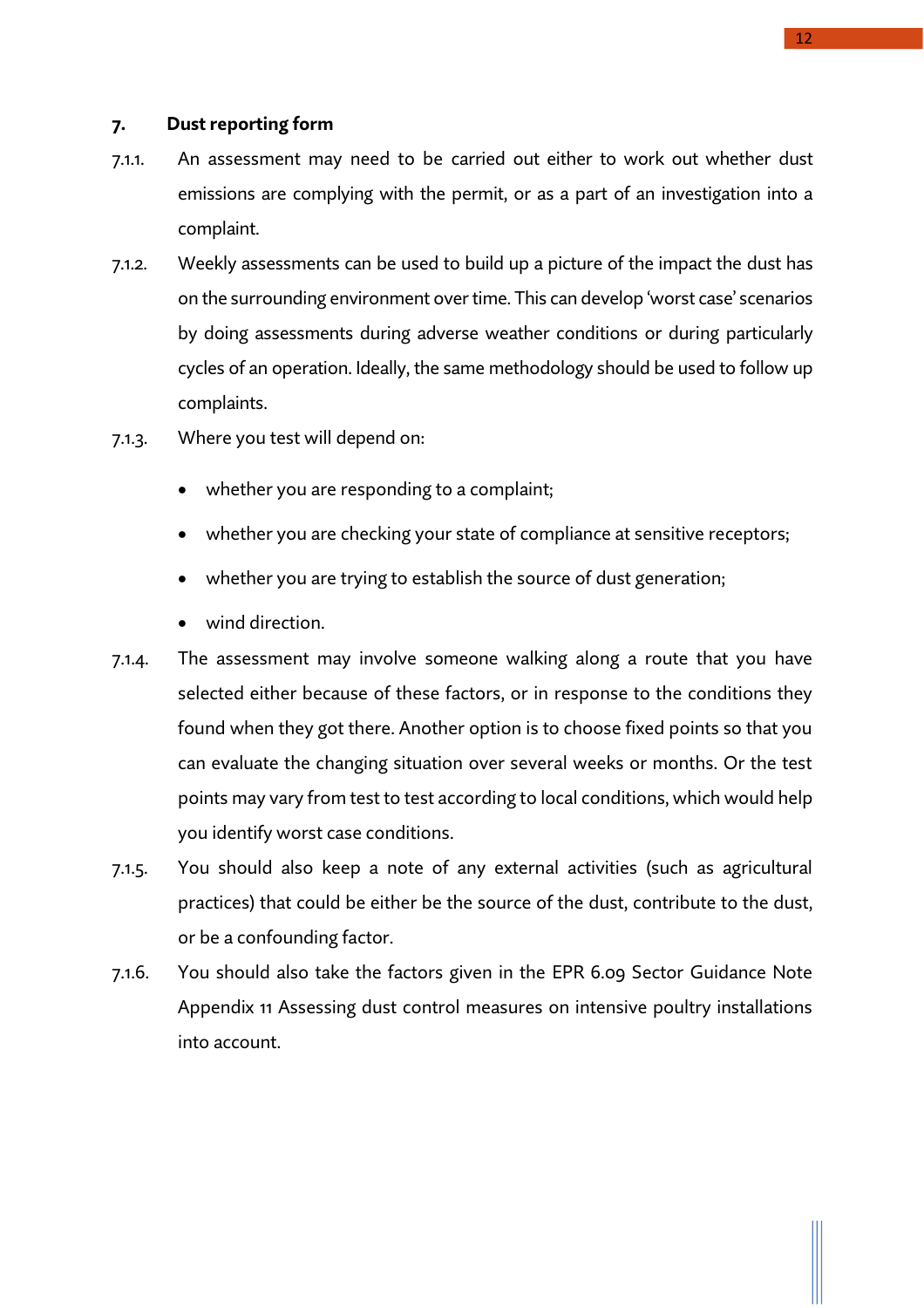<span id="page-12-0"></span>

|                                                                   |  | Date |  |
|-------------------------------------------------------------------|--|------|--|
|                                                                   |  |      |  |
| <b>Appendix A - Dust Report Form</b>                              |  |      |  |
| Time of test                                                      |  |      |  |
| Location of test                                                  |  |      |  |
| e.g. street name etc                                              |  |      |  |
| Weather conditions (dry, rain, fog, snow                          |  |      |  |
| etc):                                                             |  |      |  |
| Temperature (very warm, warm, mild, cold,<br>or degrees if known) |  |      |  |
| Wind strength (none, light, steady, strong,                       |  |      |  |
| gusting)                                                          |  |      |  |
| Wind direction (e.g. from NE)                                     |  |      |  |
| Intensity (see below)                                             |  |      |  |
| Duration (of test)                                                |  |      |  |
| Constant or intermittent in this period                           |  |      |  |
| What does it smell like?                                          |  |      |  |
| Location sensitivity (see below)                                  |  |      |  |
| Is the source evident?                                            |  |      |  |
| Any other comments or observations                                |  |      |  |
|                                                                   |  |      |  |
|                                                                   |  |      |  |
|                                                                   |  |      |  |
|                                                                   |  |      |  |
|                                                                   |  |      |  |
|                                                                   |  |      |  |
|                                                                   |  |      |  |
|                                                                   |  |      |  |
|                                                                   |  |      |  |

**Sketch a plan of where the tests were taken, the potential source(s).**

| <b>Intensity (Detectability)</b>                | Location sensitivity where dust detected                                     |
|-------------------------------------------------|------------------------------------------------------------------------------|
| 1 No detectable dust<br>o not detectable        |                                                                              |
| 2 Faint dust (barely detectable)                | 1 Remote (no housing, commercial/industrial premises or public area within   |
| 3 Moderate dust (dust easily detected)<br>500m) |                                                                              |
| 4 Strong dust (vision partially obscured)       | 2 Low sensitivity (no housing, etc. within 100m of area affected by dust)    |
| 5 Very strong dust (vision completely obscured) | 3 Moderate sensitivity (housing, etc. within 100m of area affected by dust)  |
|                                                 | 4 High sensitivity (housing, etc. within area affected by dust)              |
|                                                 | 5 Extra sensitive (complaints arising from residents within area affected by |
| dust)                                           |                                                                              |

North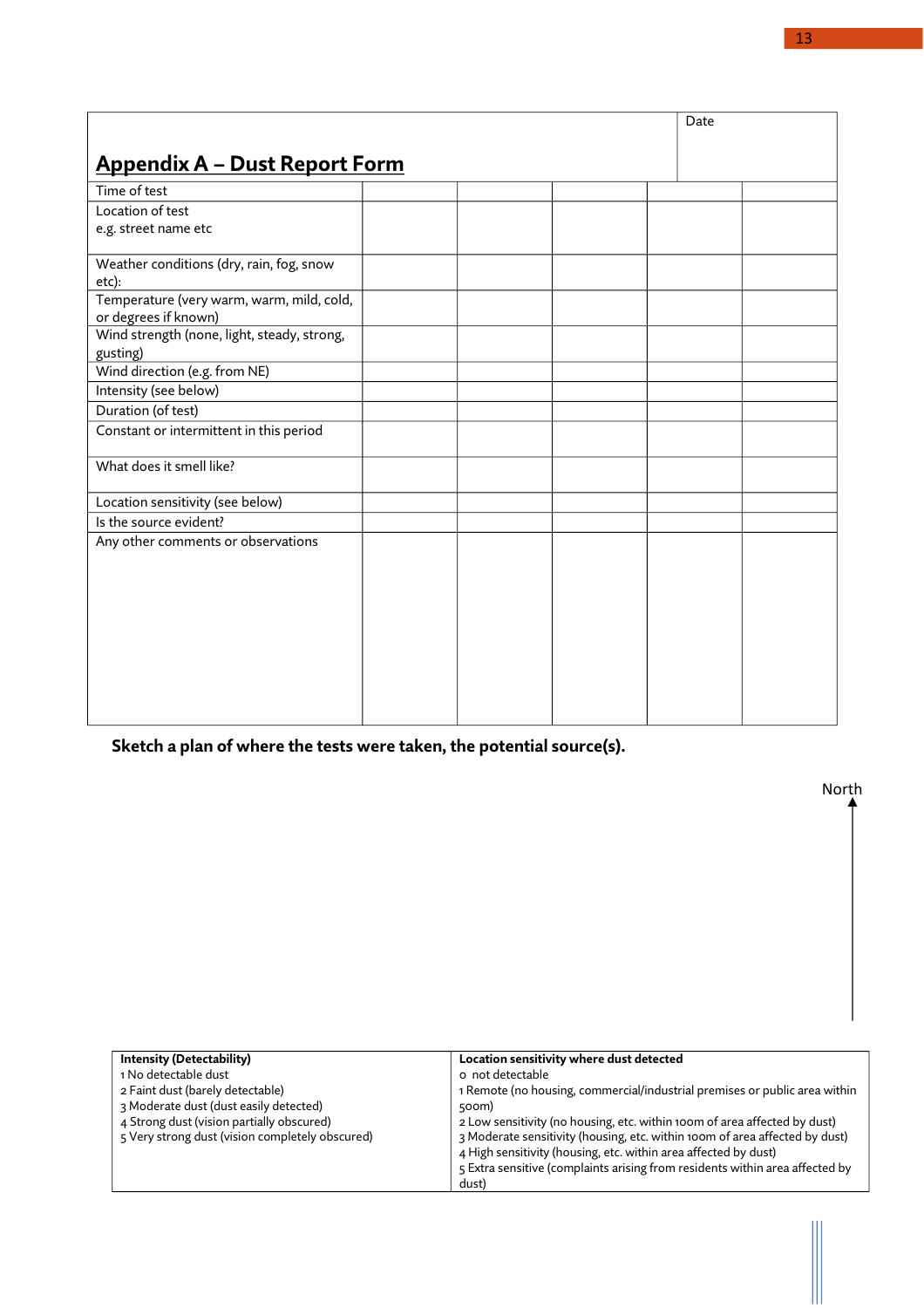## <span id="page-13-0"></span>**Appendix B - Dust Complaint Report Form**

Time and date of Name and address of complainant: complaint:

### Telephone number of complainant:

| Time of issue:                                                                                                                             |      |        |
|--------------------------------------------------------------------------------------------------------------------------------------------|------|--------|
|                                                                                                                                            |      |        |
| Location of dust, if not at above address:                                                                                                 |      |        |
| Weather conditions (i.e., dry, rain, fog, snow):                                                                                           |      |        |
| Temperature (very warm, warm, mild, cold or degrees if known):                                                                             |      |        |
| Wind strength (none, light, steady, strong, gusting):                                                                                      |      |        |
| Wind direction (e.g. from NE):                                                                                                             |      |        |
| Complainant's description of dust:                                                                                                         |      |        |
| What does it look like?<br>$\circ$                                                                                                         |      |        |
| Intensity (see below):<br>$\circ$                                                                                                          |      |        |
| Duration (time):<br>$\circ$                                                                                                                |      |        |
| Constant or intermittent in this period:<br>$\circ$                                                                                        |      |        |
| Does the complainant have any other comments about<br>$\circ$<br>the dust?                                                                 |      |        |
| Are there any other complaints relating to the installation, or to<br>that location? (either previously or relating to the same exposure): |      |        |
| Any other relevant information:                                                                                                            |      |        |
| Do you accept that dust likely to be from your activities?                                                                                 |      |        |
| What was happening on site at the time the dust occurred?                                                                                  |      |        |
| Operating conditions at time the dust occurred:                                                                                            |      |        |
| Actions taken:                                                                                                                             |      |        |
| Form completed by:                                                                                                                         | Date | Signed |

#### **Intensity (Detectability)**

1 No detectable dust

2 Faint dust (barely detectable)

3 Moderate dust (dust easily detected)

4 Strong dust (vision partially obscured)

5 Very strong dust (vision completely obscured)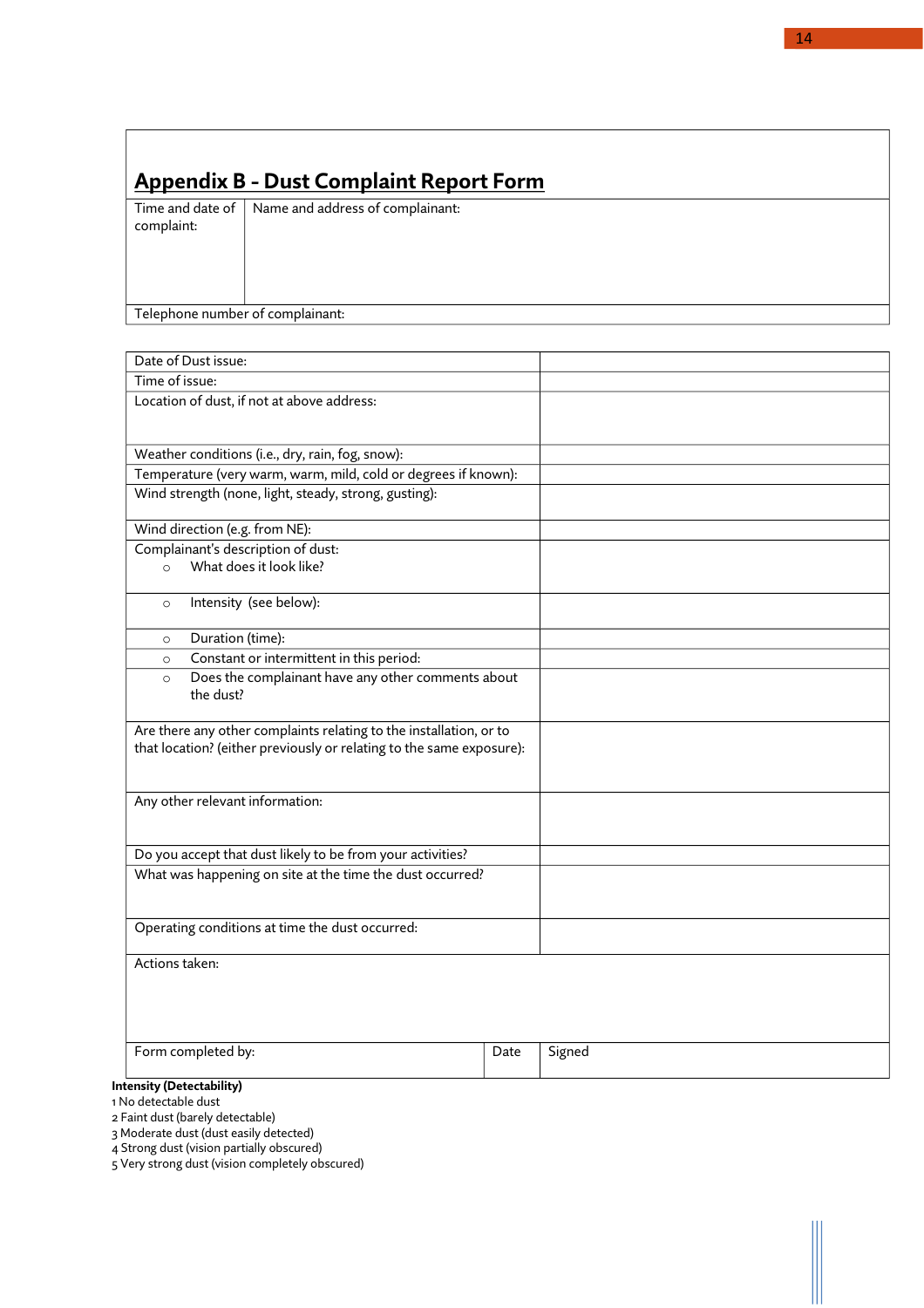# <span id="page-14-0"></span>**Appendix C - Dust Diary** Sheet No Name: Telephone Number: Address:

| Date of dust event:                             |  |  |
|-------------------------------------------------|--|--|
| Time of event:                                  |  |  |
| Location of dust, if not at above address:      |  |  |
|                                                 |  |  |
|                                                 |  |  |
| Weather conditions (dry, rain, fog, snow etc):  |  |  |
| Temperature (very warm, warm, mild, cold or     |  |  |
| degrees if known):                              |  |  |
| Wind strength (none, light, steady, strong,     |  |  |
| gusting):                                       |  |  |
| Wind direction (e.g. from NE):                  |  |  |
| What does it look like, how intense was it?     |  |  |
|                                                 |  |  |
|                                                 |  |  |
| Intensity - How strong was it? (see below 1-    |  |  |
| 5):                                             |  |  |
| How long did go on for? (time):                 |  |  |
| Was it constant or intermittent in this period: |  |  |
|                                                 |  |  |
| What do believe the source/cause to be?         |  |  |
|                                                 |  |  |
|                                                 |  |  |
| Any actions taken or other comments:            |  |  |
|                                                 |  |  |
|                                                 |  |  |
|                                                 |  |  |

### **Intensity (Detectability)**

1 No detectable dust

2 Faint dust (barely detectable)

3 Moderate dust (dust easily detected)

4 Strong dust (vision partially obscured)

5 Very strong dust (vision completely obscured)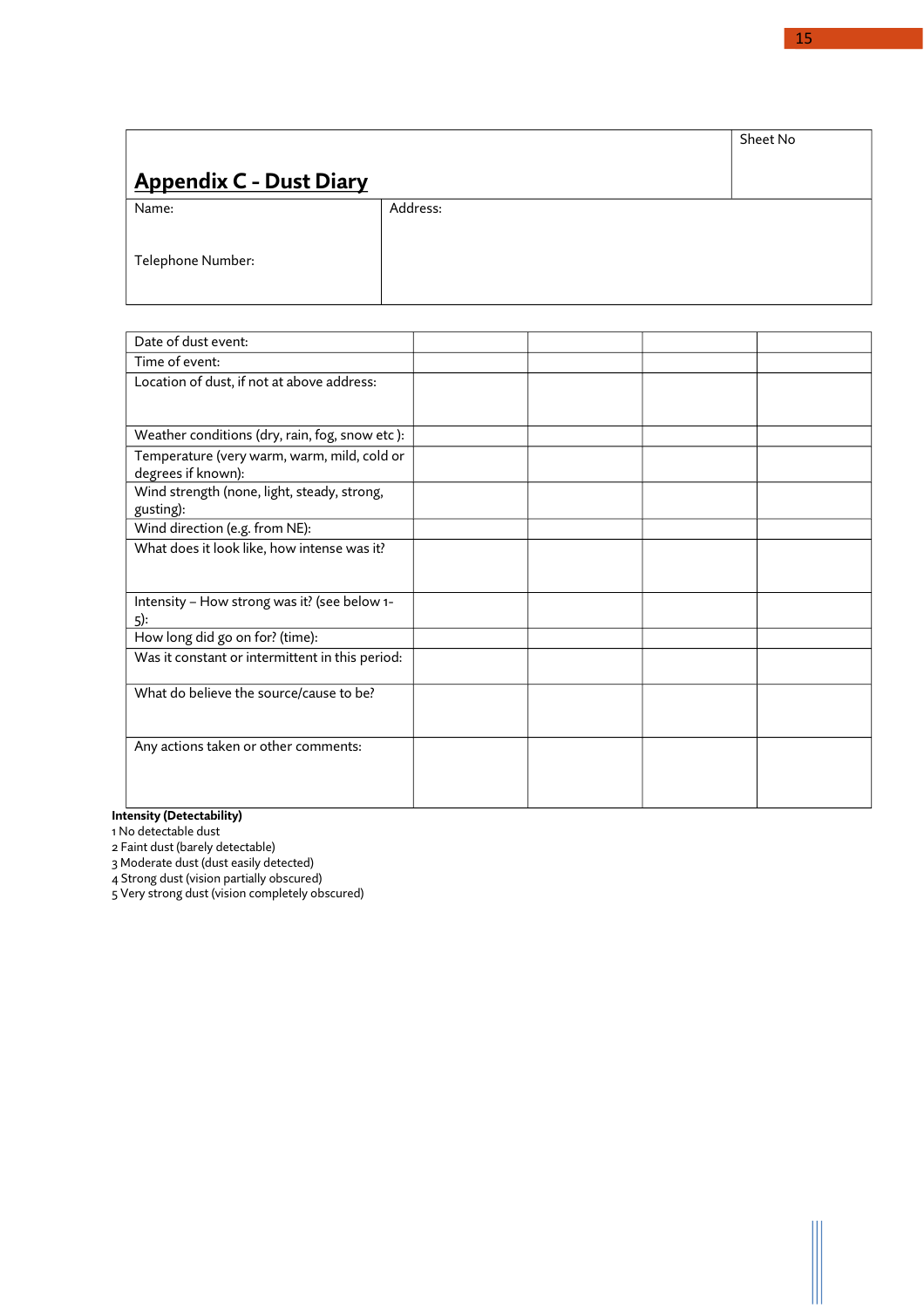# <span id="page-15-0"></span>**Appendix D - Contact Information Sheet**

Birch Tree Poultry Site, Little Witley, Worcester, WR6 6LQ

### **Emergency and Complaints Contact Information**

Should you wish to make a complaint about emissions from this plant, or in case of emergency, please contact the following;

Mr Steve Isaacs Tel: 07XXX XXXXXX CONSERVERSION CONSERVERSION CONSERVERS OF Tel: 07XXX XXXXX

Corbett Farms Main Farm Office Tel: 01568 708351

Any comments you wish to make in writing should be made to the above address, or by e-mail to:

[bb@cfl.farm](mailto:bb@cfl.farm)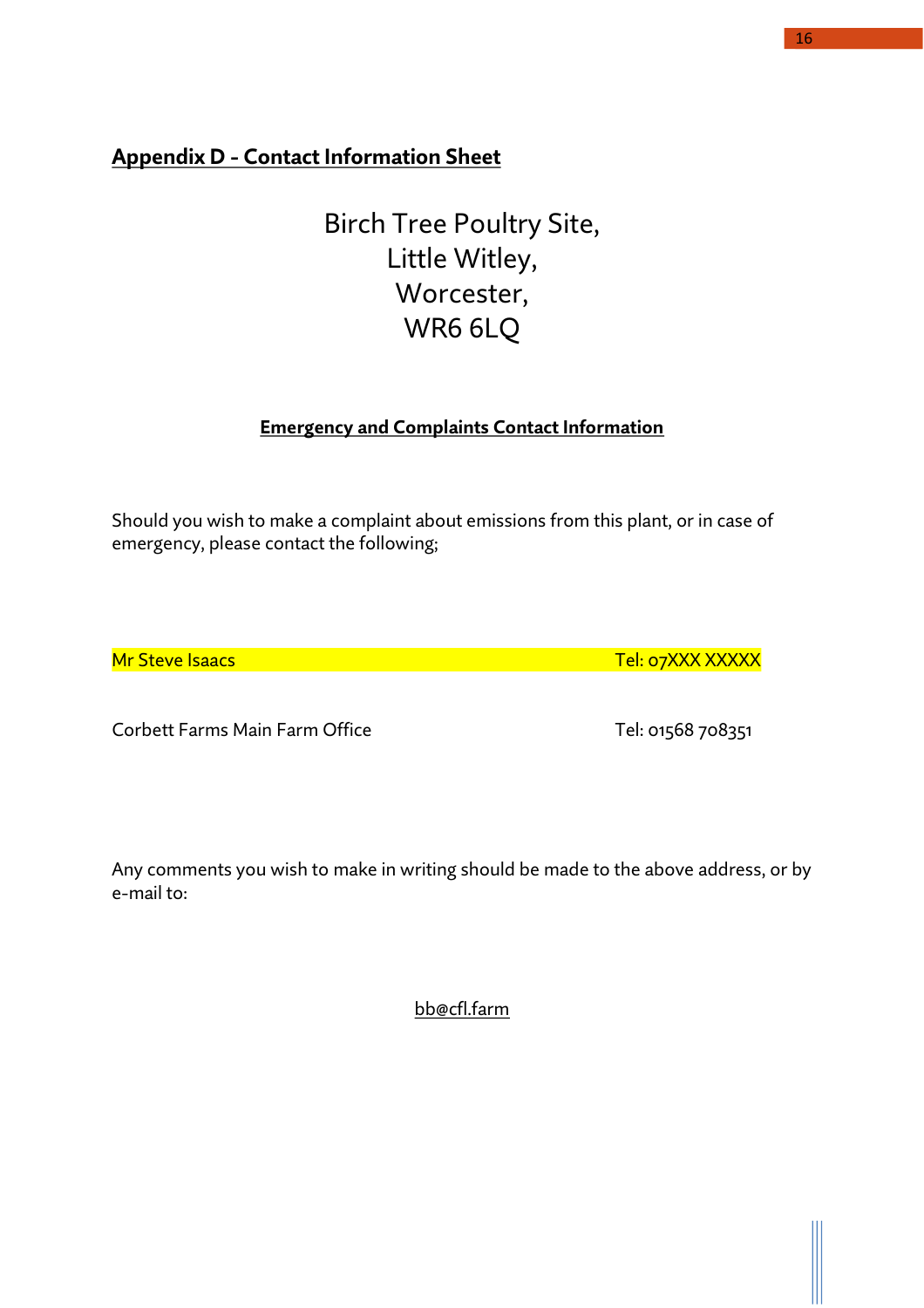# <span id="page-16-0"></span>**Appendix E - EPR 6.09 Sector Guidance Note - Appendix 11 - Assessing dust control measures on intensive poultry installations**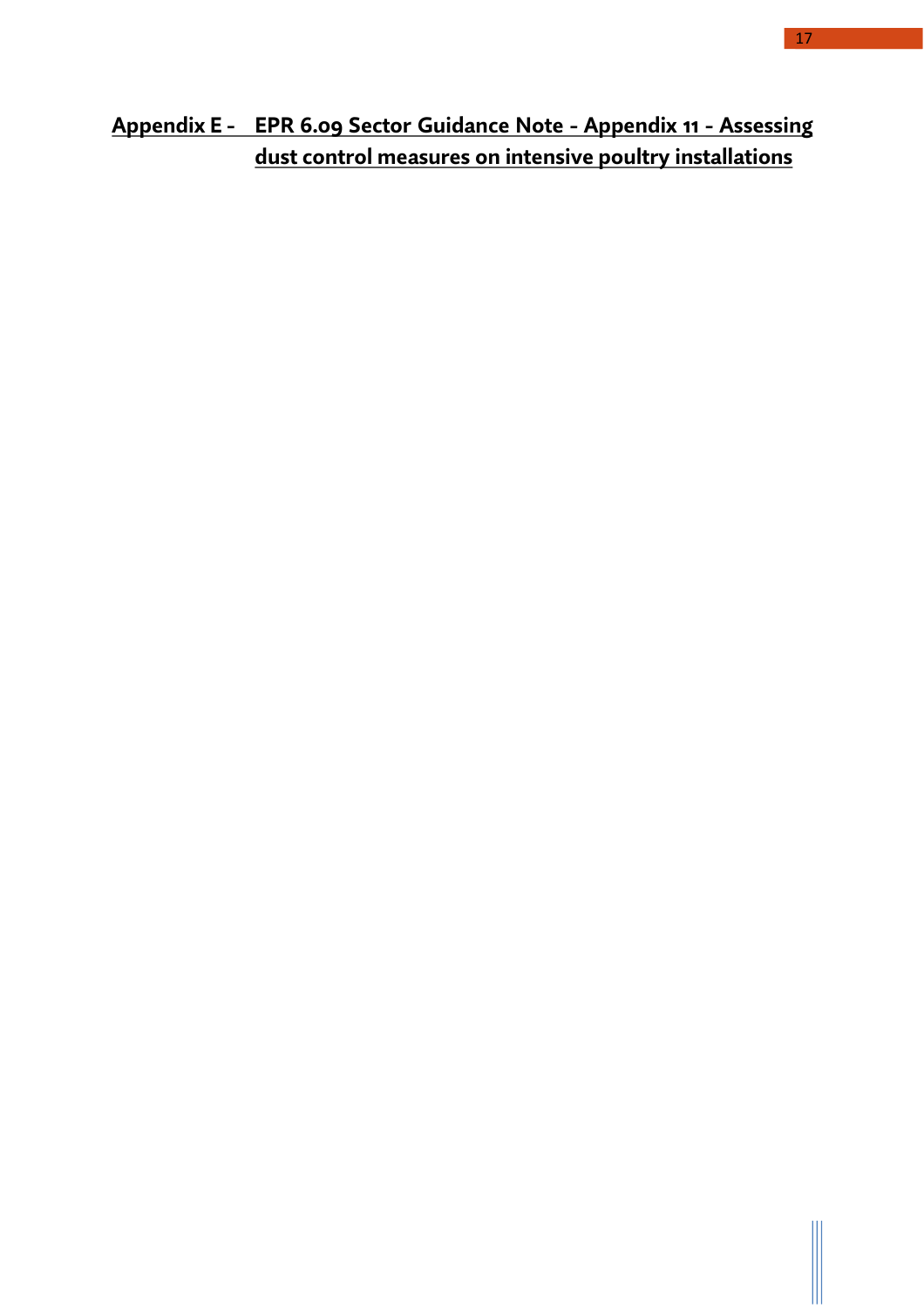**EPR 6.09 Sector Guidance Note** 

# **How to comply with your environmental permit for intensive farming**

**Appendix 11**

# **Assessing dust control measures on intensive poultry installations**

**Version 1**

**March 2011** 

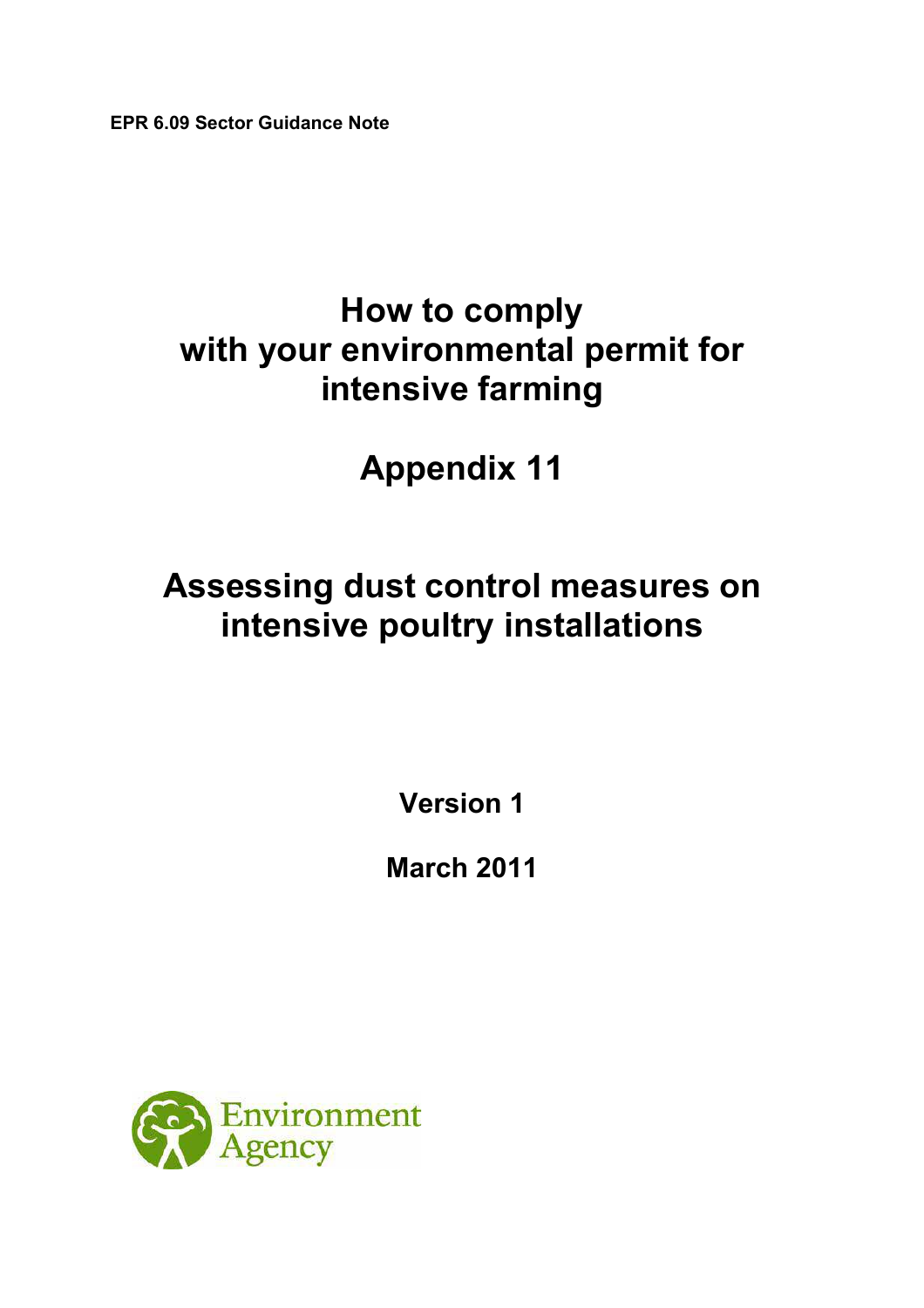### **Published by:**

Environment Agency Horizon House Deanery Road Bristol BS1 5 AH Tel: 0870 8506506 Email: enquiries@environment-agency.gov.uk www.environment-agency.gov.uk

© Environment Agency GEHO0411BTRA-E-E

First published March 2011

All rights reserved. This document may be reproduced with prior permission of the Environment Agency.

This is an uncontrolled document. To ensure you are using the latest version please check on the Environment Agency website [www.environment-agency.gov.uk](http://www.environment-agency.gov.uk/)

### **Record of changes**

| Version | <b>Date</b> | Change |
|---------|-------------|--------|
| Version | March 2011  |        |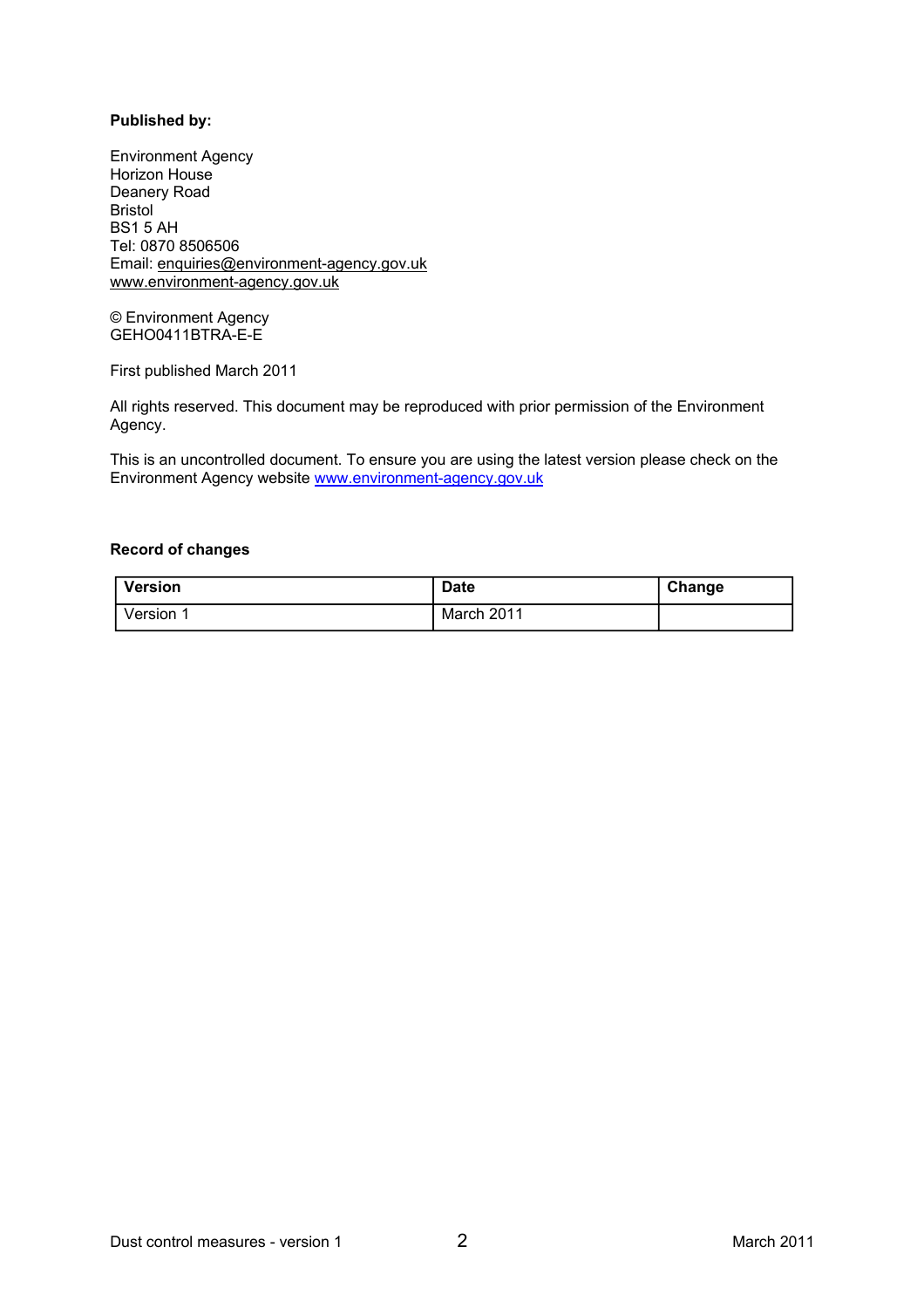### **Introduction**

This appendix provides guidance on the sources of dust from poultry farms and the measures to minimise these dust emissions.

Dust is a general name for solid particles with diameters less than 500 microns. Particulates or particulate matter (PM) are tiny subdivisions of solid or liquid matter suspended in a gas or liquid.  $PM_{10}$  particles are 10 microns or less in size (smaller than the diameter of a human hair).

The UK National Atmospheric Emissions Inventory shows that poultry husbandry accounts for 9 ktonnes per year of  $PM_{10}$  (2008). This is around 6% of the total released from commercial and domestic human activities.

The IPPC Directive states that appropriate measures must be taken to minimise dust emissions by the adoption of 'Best Available Techniques' (BAT). The chapters of this document specify the measures that we expect you to consider to minimise dust emissions.

### **PM10 objectives**

The Air Quality Strategy (AQS) for England, Scotland, Wales and Northern Ireland has set objectives for both  $PM_{10}$  and  $PM_{2.5}$  to protect human health. For  $PM_{10}$ , there must be no more than 35 exceedances of the daily average of 50  $\mu$ g/m<sup>3</sup> in a year. The objectives should apply at 'all locations where members of the public might be regularly exposed. Building facades of residential properties, schools, hospitals, care homes together with hotels and some parts of the gardens of residential properties' (based on Box 1.4, Local Air Quality Management. Technical Guidance LAQM.TG(09) Defra). 'Some parts of the gardens' should represent areas 'where relevant public exposure is likely, for example where there are seating or play areas. It is unlikely that relevant public exposure would occur at the extremities of the garden boundary, or in front gardens, although local judgement should always be applied'.

The  $PM_{10}$  objectives must be considered by local authorities under Local Air Quality Management (LAQM) and we are also required to 'have regard' to them in our regulatory activities. Our commitment is that no installation we regulate will cause or contribute significantly to a breach of a national objective. This is a duty placed on us by Local Air Quality Management – we believe that generally BAT will deliver this. It is more fully described in the [Environmental Permitting Guidance, The IPPC](http://www.defra.gov.uk/environment/policy/permits/documents/ep2010ippc.pdf)  [Directive.](http://www.defra.gov.uk/environment/policy/permits/documents/ep2010ippc.pdf) Where these objectives are unlikely to be met, the local authority must declare an Air Quality Management Area (AQMA) under section 83(1) of the Environment Act 1995.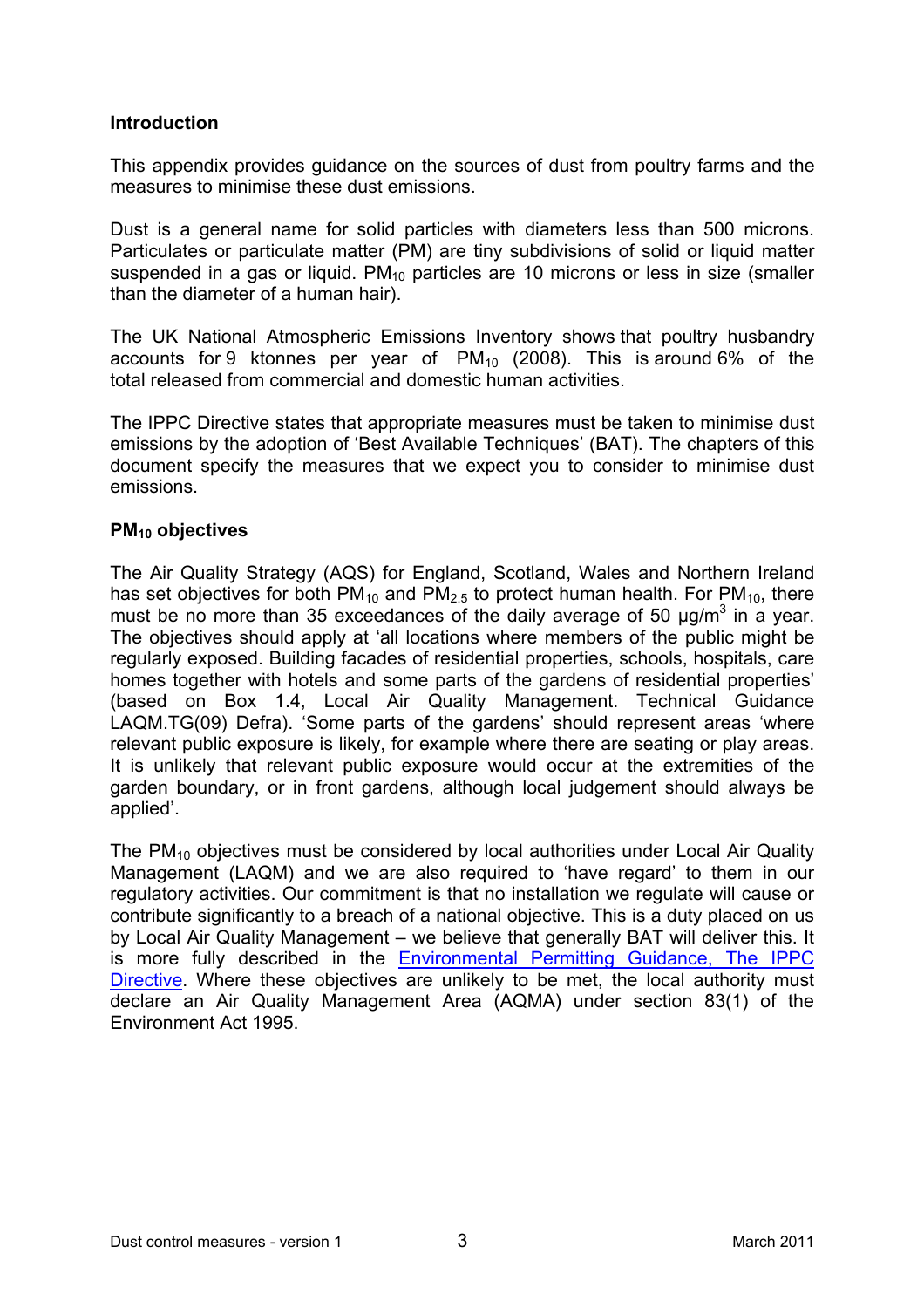<span id="page-20-0"></span>The likelihood of a poultry farm exceeding the  $PM_{10}$  AQS objective is influenced by a number of factors:

- The proximity of the closest sensitive receptor<sup>[1](#page-20-0)</sup> to the poultry sheds, as the objective is only likely to apply in locations where members of the public are regularly present. Although particulate concentrations fall off rapidly with distance from the emitting source, if the sheds are located very close to a residential property, concentrations may be higher.
- The orientation of the sensitive receptor to the poultry sheds with respect to the prevailing wind direction. If the sensitive receptor is downwind of the poultry sheds then it is likely to experience a greater frequency of higher particulate concentrations than if the sensitive receptor was the same distance away but upwind of them.
- Background concentrations of  $PM_{10}$  in the local area. Poultry sheds located in rural areas where background levels are relatively low are less likely to exceed the AQS objective than poultry sheds located near urban areas and busy roads and motorways where levels of  $PM_{10}$  are already quite high.

These factors mean that poultry farms with similar set ups and bird capacities, may be required to undertake different levels of dust abatement.

### **Sources of dust**

Dust from poultry houses mainly originates from feathers, skin particles and used litter, and to a lesser extent from feed, bedding, micro-organisms and fungi.

### **Dust abatement techniques**

Defra financed a project (CTE0408 - Dust abatement techniques in the UK poultry industry June 2008 ADAS, by Walker O. and Emery. J) to look at such techniques in the UK poultry industry. Information from this project is summarised in the tables below.

The control of dust can be divided into two categories:

- control at source
- control at exhaust

### **Control of dust at source**

Some of the dust control at source methods, i.e. those used inside a poultry building, are limited in the amount of dust they can remove. It is therefore debatable how practical or economical it is to use control at source abatement techniques as specific 'stand-alone' dust control methods in a poultry house.

Many techniques may well already make a contribution to dust control where they are part of normal flock management techniques. Most farmers already ensure that good quality feed pellets are fed to birds using modern feeders that do not break up the

 $^{\text{1}}$  A sensitive receptor is a member of the public who is regularly present at locations which are situated outside of buildings or other natural or man-made structures, above or below ground. This applies to farm workers and their families who live on-site.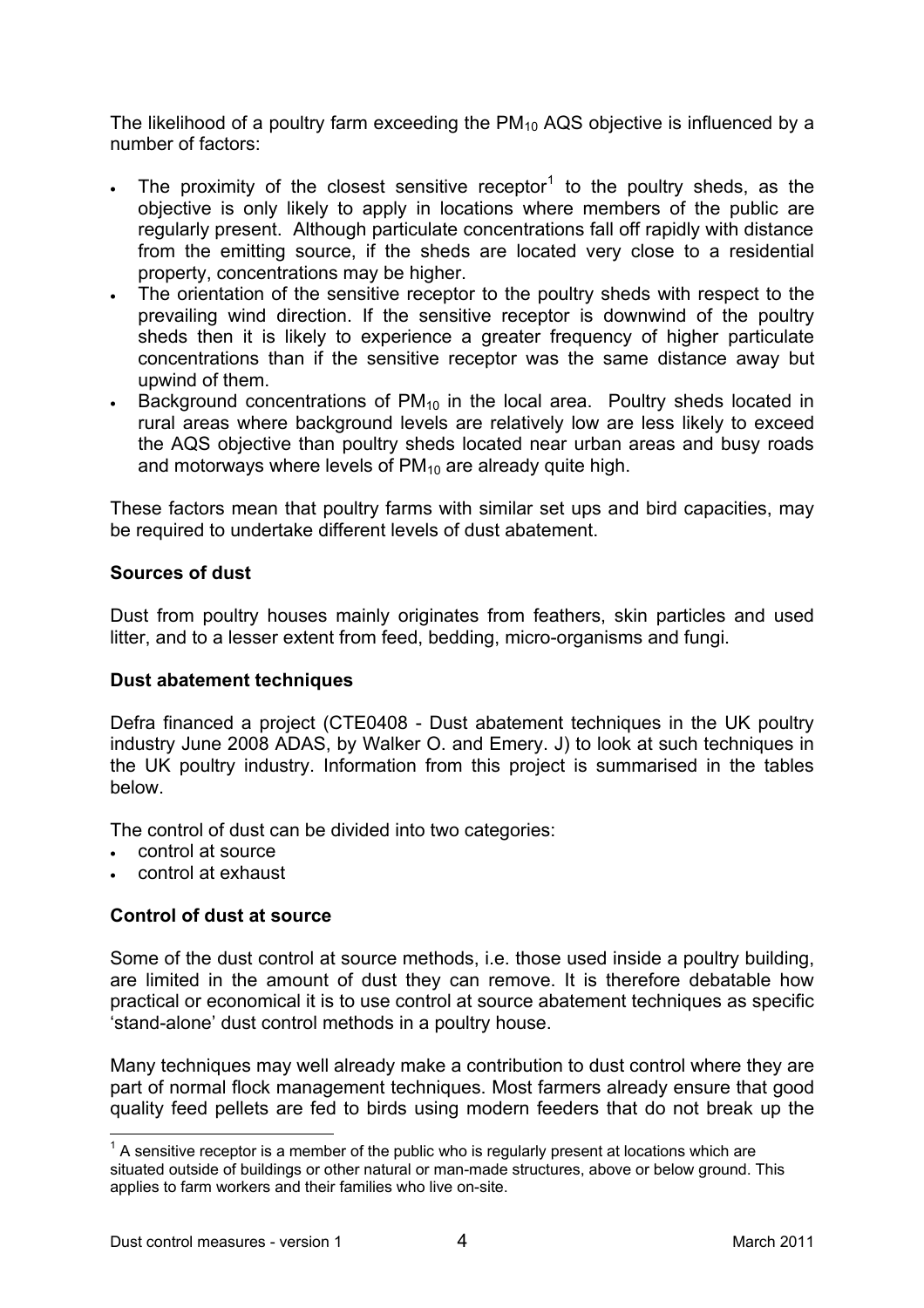feed and are not over-filled. They also properly clean houses and equipment on a regular basis. Dust extracted bedding material is commonly used because it is better for the birds, more bio-secure and affordable. A summary of all the 'at source' control methods are given in Table 1.

### **Control of dust at exhaust**

Dust particles that have not been trapped or eliminated at source may become airborne within the building and ultimately exhausted to atmosphere by the ventilation system. Since in many poultry houses air is exhausted via the fans, there is an opportunity to either vent exhaust air at high velocity or trap dust as this air leaves from these exhaust locations by using 'end of pipe systems'. These typically consist of either passive air-cleaners or active systems, such as wet cleaning or air scrubbers. Exhaust cleaning systems have been proven to be an effective way of reducing not only dust, but also ammonia emissions from livestock housing, both in trials and in the commercial industry. However, they require a significant capital outlay on systems with high air change rates and may have high running costs. A summary of all control at exhaust methods are listed in Table 2.

### **How to use this guidance**

Tables 1 and 2 below summarise the dust control methods at source and at exhaust. You may find that you are already using many of the techniques in Table 1 as part of your day to day management. If there are any breaches of air quality objectives or complaints about dust then we would expect you to consider further controls from Table 1 and Table 2.

After the tables, there are two checklists which can be used by the operator or the Environment Agency to assess and record which dust control methods are being used on the installation. Make sure you've read the comments in Tables 1 and 2 so you know what is feasible on your installation. If a method is not achievable record your reasons in the comments box of the checklist. From this assessment you can identify where improvements could be made.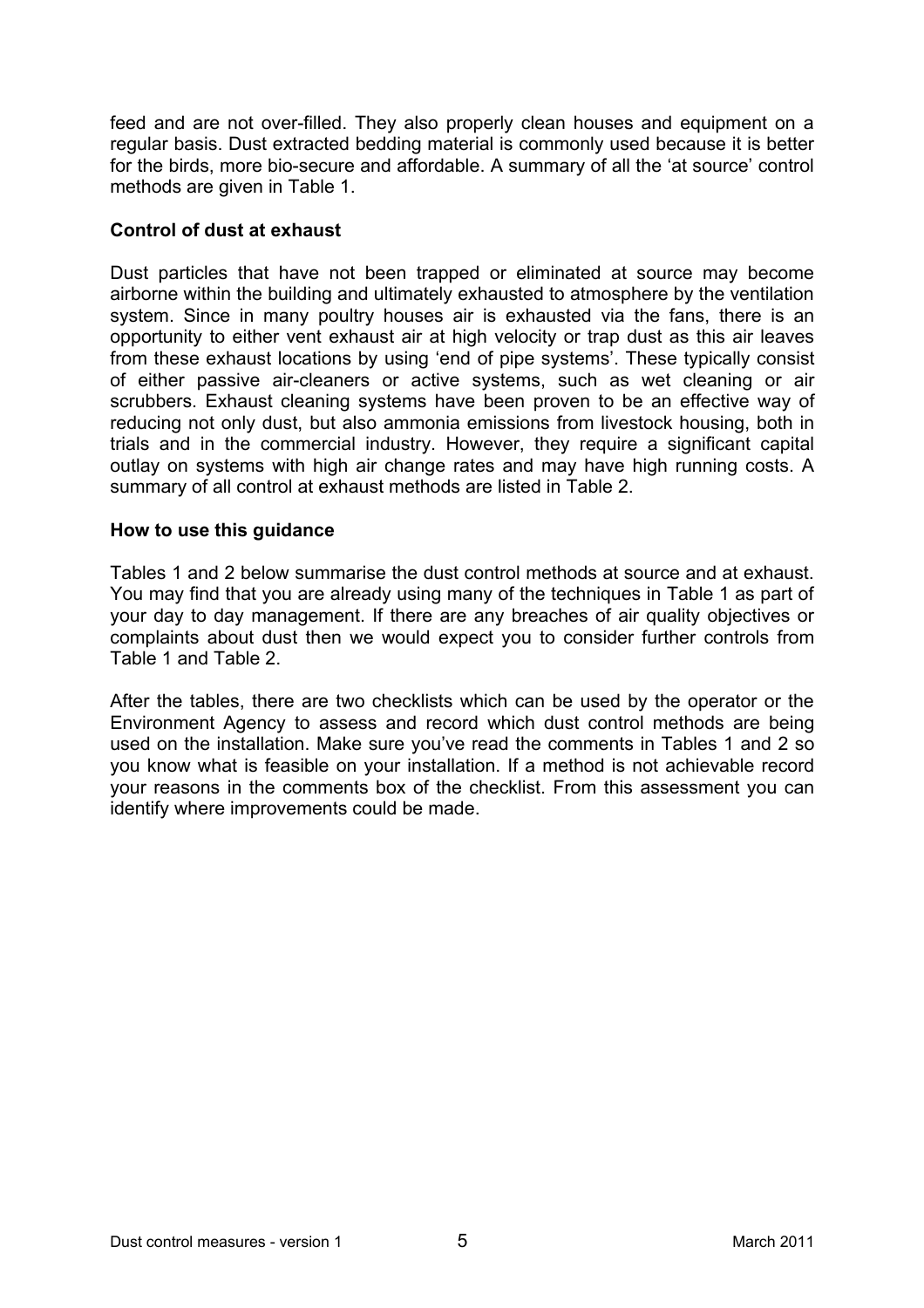| <b>Source of dust</b> | <b>Method</b>                        | How is reduction achieved?                                                                                              | <b>Comments</b>                                                                                                                                                                                                                                                                 |
|-----------------------|--------------------------------------|-------------------------------------------------------------------------------------------------------------------------|---------------------------------------------------------------------------------------------------------------------------------------------------------------------------------------------------------------------------------------------------------------------------------|
| <b>Poultry feed</b>   | Dust from silos                      | Covers put over feed silo pipes.                                                                                        | Bags or containers should be in place on silo<br>exhausts to catch any excess feed and dust.                                                                                                                                                                                    |
|                       | Dust extraction in feed mill areas   | Filters reduce dust emissions to the outside.                                                                           |                                                                                                                                                                                                                                                                                 |
|                       | Storage of feed                      | Use of covers for feed containers.                                                                                      | Biosecurity issue as well.                                                                                                                                                                                                                                                      |
|                       | Feed spill control                   | Collection of any feed spill is undertaken to<br>avoid dust being generated.                                            | Good management practice and avoids possible<br>pollution into a watercourse                                                                                                                                                                                                    |
|                       | Form of feed                         | Mould feed into pellets so that dusty<br>ingredients are bound together.                                                | May affect flock performance in laying hens,<br>additional cost of the feed, lack of pelleting<br>equipment in UK mills, as well as increased feed<br>consumption.                                                                                                              |
|                       | Fat content                          | Increase fat content so that dusty ingredients<br>are bound together.                                                   | Not economical or desirable for laying hens.                                                                                                                                                                                                                                    |
|                       | Spraying oil or water mist onto feed | Mainly prevents particles on surfaces from<br>becoming airborne again by making them too<br>heavy.                      | Risk of deterioration in litter condition that could<br>be detrimental to the welfare of the birds.                                                                                                                                                                             |
|                       | Feed ingredients                     | Both wheat and barley have been found to be<br>more dusty than maize.                                                   | Maize is not readily available compared to wheat<br>in the UK for agronomic and economic reasons<br>and is not commonly used in poultry diets.                                                                                                                                  |
|                       | Feeding method                       | Hand feeding is preferable to screw auger<br>systems and automatic feeders, which can<br>produce increased dust levels. | Hand feeding is likely to be impractical on larger<br>farms.                                                                                                                                                                                                                    |
|                       |                                      | Fit a material sock to the end of the auger<br>pipe that delivers the feed directly into the bin.                       | Auger pipes tend to have downpipes that stop<br>around 30-60cm short of the internal feed bin.<br>Fitting a material sock to the end of the pipe that<br>delivers the feed directly into the bin may reduce<br>the feed dust that is created by 'free-falling' into<br>the bin. |
|                       |                                      | Cover the internal feed bin, e.g. with a ply-<br>wood constructed top, and fit the auger pipe<br>through the cover.     | The feed delivery into the bin is effectively sealed<br>by the cover.                                                                                                                                                                                                           |
|                       |                                      | Feed pans may be preferable to tracks.                                                                                  | Consider bird welfare issues.                                                                                                                                                                                                                                                   |
|                       | Over administration of feed to birds | Avoid spilled feed crushed on the floor into<br>particles which become airborne.                                        |                                                                                                                                                                                                                                                                                 |

## **Table 1. A summary of at source control methods for particulate reduction at poultry farms**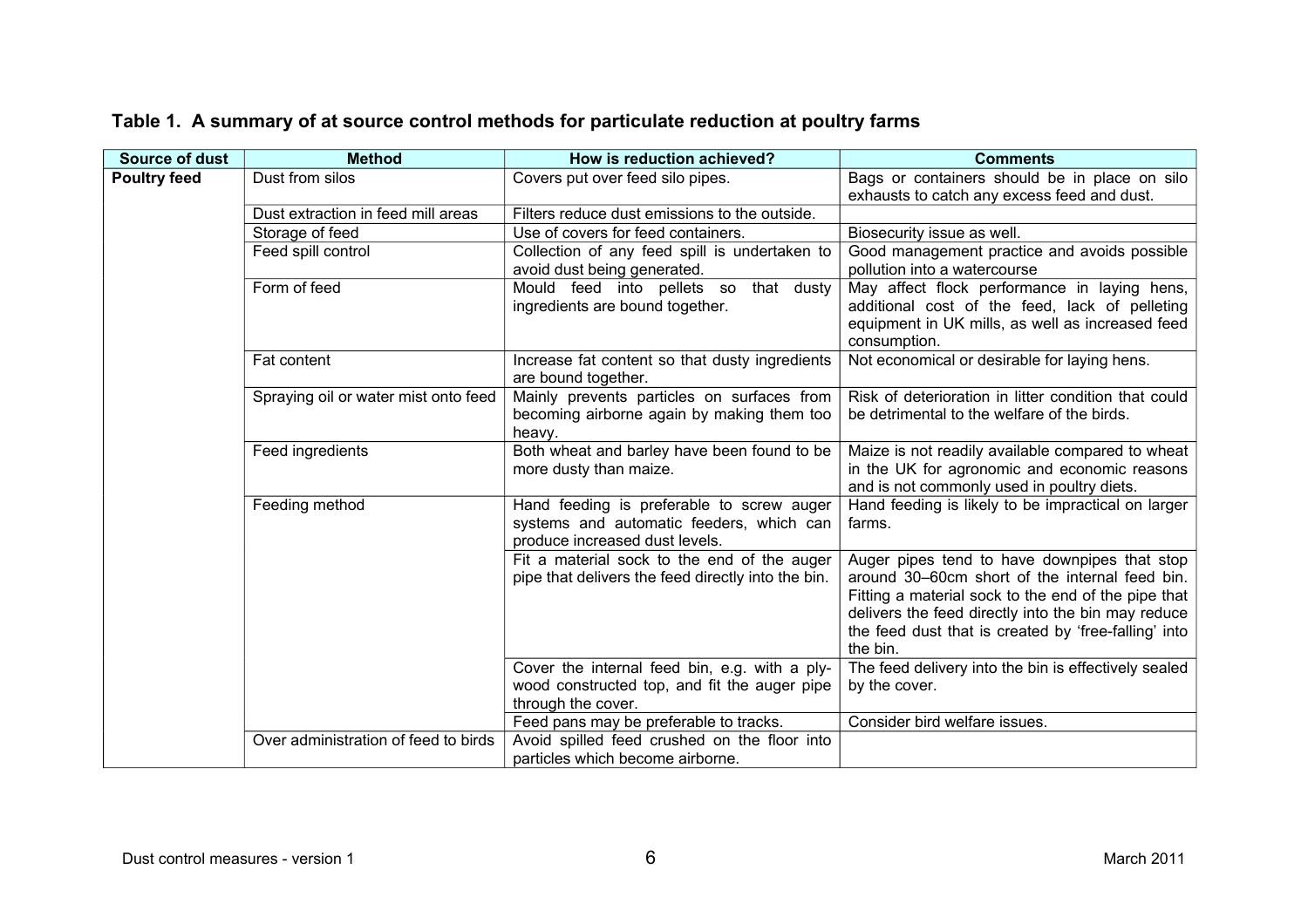| <b>Source of dust</b>    | <b>Method</b>                  | How is reduction achieved?                                                                                                | <b>Comments</b>                                                                                                                                                                                                                                                                                                                                                                                                                                                                                                                                            |
|--------------------------|--------------------------------|---------------------------------------------------------------------------------------------------------------------------|------------------------------------------------------------------------------------------------------------------------------------------------------------------------------------------------------------------------------------------------------------------------------------------------------------------------------------------------------------------------------------------------------------------------------------------------------------------------------------------------------------------------------------------------------------|
| <b>Bedding material</b>  | Type of bedding                | Sawdust and flax straw have been found to<br>produce less dust than wheat, barley or rye<br>straw.                        | Suitable litter materials for poultry must also<br>consider availability and cost, ability to dispose of<br>the used litter after the flock, and the risk of litter<br>consumption by poultry. For example, turkey<br>poults are more likely to consume wood shavings<br>to the detriment of their health than straw.                                                                                                                                                                                                                                      |
|                          | Treatment of bedding           | Dust from straw can be reduced effectively if<br>the straw is humidified prior to application.                            | Using dampened straw is not considered good<br>practice in poultry production, as damp straw can<br>cause pododermatitis and is contrary to welfare<br>regulation.                                                                                                                                                                                                                                                                                                                                                                                         |
|                          | Amount of bedding              | Deep bedding systems have been shown to<br>contribute less dust to the environment than<br>shallow bedding systems.       | Suitable for ducks and turkeys but not broilers.                                                                                                                                                                                                                                                                                                                                                                                                                                                                                                           |
|                          | Application of bedding         | Bedding applied internally.                                                                                               | Bedding supplied in bales rather than in bulk.<br>Bales opened in housing rather than blown in to<br>reduce dust.                                                                                                                                                                                                                                                                                                                                                                                                                                          |
|                          |                                | Fit catching curtains when unloading and<br>augering bulk bedding into housing.                                           | Where bulked product is used, delivered by lorry<br>and unloaded by a vehicle with a bucket that<br>'augers' (the auger is fitted in the bottom of the<br>bucket) the bedding throughout the house to<br>maintain an even depth, this is a source of dust.<br>The amount of emitted dust could be reduced by<br>fitting the catching curtains while spreading the<br>bedding. Catching curtains are generally<br>detachable and consist of thick black polythene<br>strips which are used to keep light levels down<br>when catching birds during the day. |
|                          | Age of bedding                 | As bedding materials break down to a dry<br>friable litter dust production increases.                                     | Even with "pre-packed, dust-extracted" bedding<br>materials, dust levels will be low at first but will<br>increase due to activity occurring in the litter.                                                                                                                                                                                                                                                                                                                                                                                                |
| <b>Litter systems</b>    | Use of cage systems for layers | Dust emissions were much higher from<br>houses using litter rather than cages with wire<br>floors.                        | Producers in the UK and throughout Europe are<br>moving towards littered systems for poultry on<br>the grounds of animal welfare. Ban on the use of<br>conventional egg production cages from 2012.                                                                                                                                                                                                                                                                                                                                                        |
| <b>Relative humidity</b> | Increasing humidity            | misting systems to increase the<br>Using<br>humidity at low ventilation rates has been<br>shown to reduce inhalable dust. | Increasing relative humidity in littered floor<br>systems may result in pododermatitis resulting<br>from damp litter and an increase in ammonia<br>emissions.                                                                                                                                                                                                                                                                                                                                                                                              |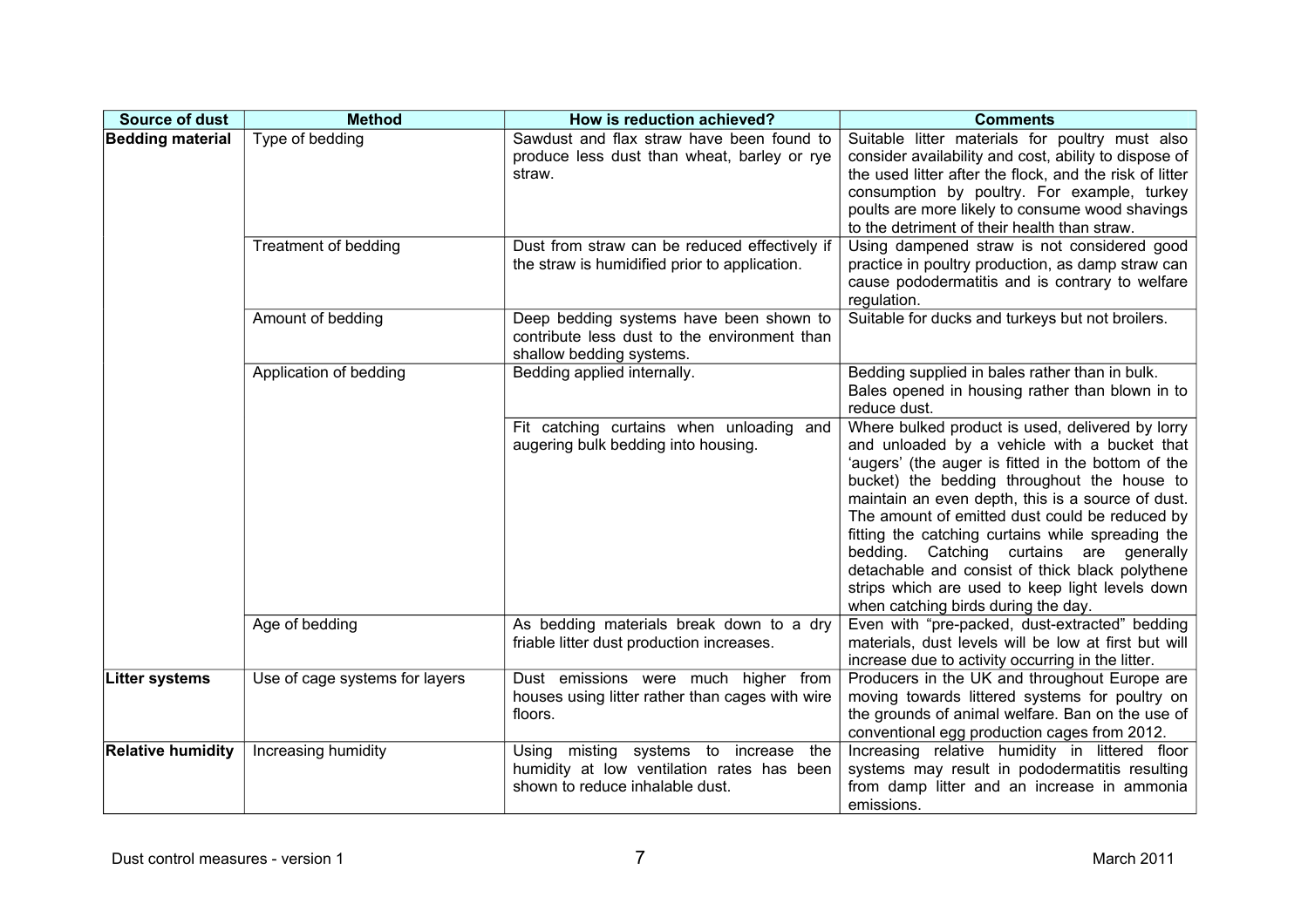| <b>Source of dust</b> | <b>Method</b>                  | How is reduction achieved?                                                                                                                                  | <b>Comments</b>                                                                                                                                                                                                                                                                                                                                                                                                                                                                                                                              |
|-----------------------|--------------------------------|-------------------------------------------------------------------------------------------------------------------------------------------------------------|----------------------------------------------------------------------------------------------------------------------------------------------------------------------------------------------------------------------------------------------------------------------------------------------------------------------------------------------------------------------------------------------------------------------------------------------------------------------------------------------------------------------------------------------|
| Ventilation           | Increasing ventilation         | An effective method is by significantly<br>increased and controlled airflow velocities.                                                                     | Increasing ventilation may reduce airborne dust<br>within the house, but still exhausts dust to the<br>outside. Consideration must also be made for the<br>type of stock being ventilated For example,<br>broilers require careful control of air flow over<br>them as they are readily disturbed by draught<br>and wind-chill. Fully feathered adult birds are<br>much more tolerant of increased airflows at bird<br>level than young birds.<br>Increased ventilation is often used in summer<br>months through the use of gable end fans. |
| <b>House cleaning</b> | Good management                | Good house cleaning between flocks is<br>essential to reduce the volume and potential<br>for air contamination within the house and via<br>exhaust systems. | Exhaust vent cleaning - take care to avoid dust<br>accumulation around exhaust vents. Cleaning<br>should take place in such a way that does not<br>cause a release of dust to air or water, i.e. do not<br>blow dust off site or wash it into surface water<br>drains.<br>Litter should be covered as soon as possible<br>before leaving the site or moved to a store on<br>site.                                                                                                                                                            |
|                       | Dust removal by vacuum cleaner | In-house dust removal by vacuum cleaner<br>when the birds are in situ, reduces dust that<br>could be disturbed by ventilation and emitted.                  | Only applicable for layers in cage systems.                                                                                                                                                                                                                                                                                                                                                                                                                                                                                                  |
| Genotype              | Animal activity                | Birds that exhibit higher activity levels create<br>elevated levels of dust in the air.                                                                     | A genotype with lower activity levels may be<br>difficult to initiate in a commercial setting and<br>activity is recognised as having some positive<br>benefits.                                                                                                                                                                                                                                                                                                                                                                             |
|                       | Feather crunchiness            | Greater feather crunchiness causes increased<br>dust levels at moulting periods.                                                                            | A genotype with less crunchy feathers may not<br>be possible in a commercial setting.                                                                                                                                                                                                                                                                                                                                                                                                                                                        |
| Number of birds       | Reduced flock numbers          | Fewer birds, less feed, less litter means less<br>activity to produce dust airborne.                                                                        | Changing stocking density or moving from, for<br>example, broilers to broiler breeders are options.                                                                                                                                                                                                                                                                                                                                                                                                                                          |
| Crop cycle length     | Lower final body weight        | Birds grown to a shorter cycle length and<br>lower weight produce less dust as most dust<br>is emitted from day 20.                                         | Depends on contract with the processing<br>company.                                                                                                                                                                                                                                                                                                                                                                                                                                                                                          |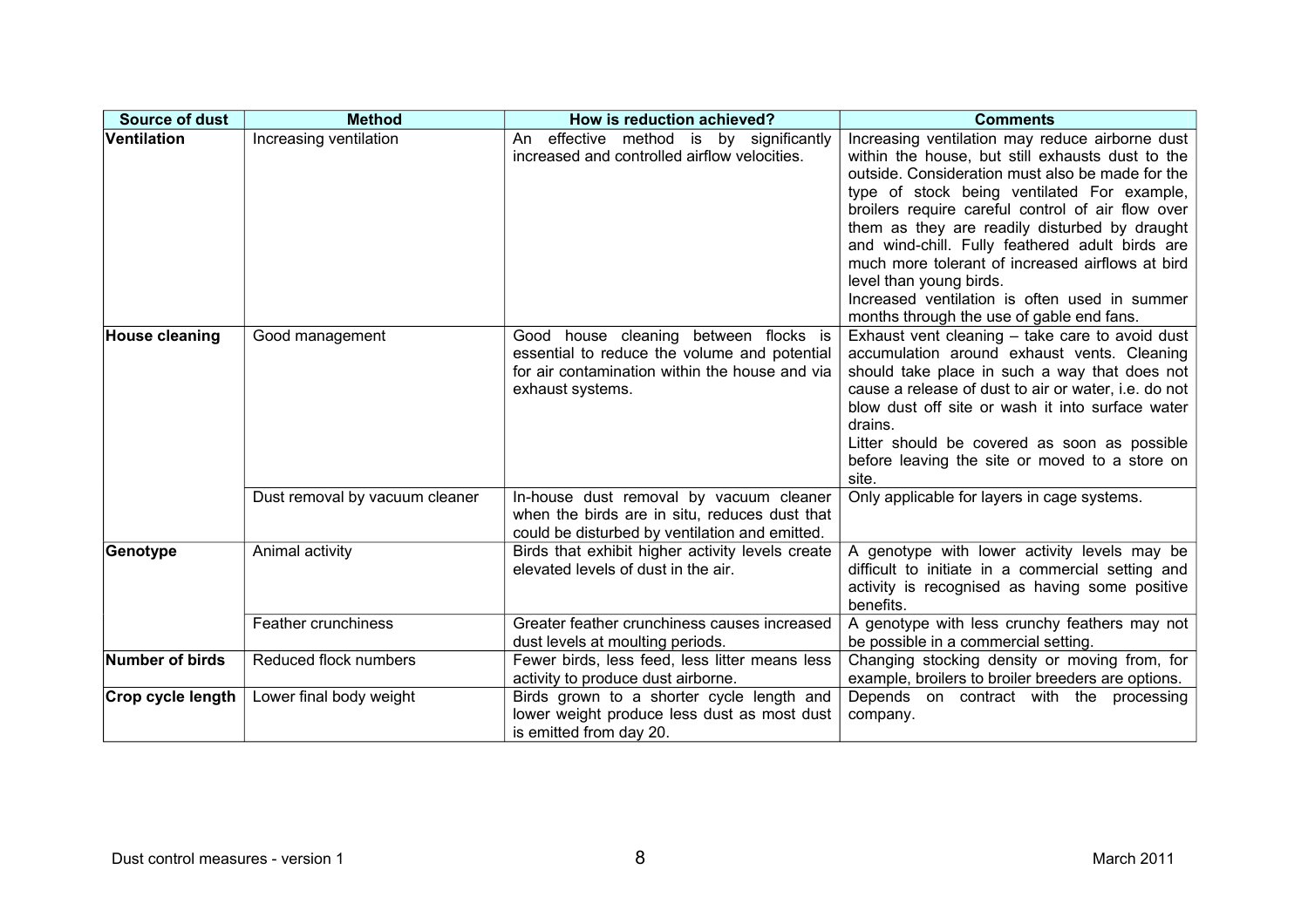| Table 2. A summary of control at exhaust methods of particulate abatement at poultry farms |  |
|--------------------------------------------------------------------------------------------|--|
|--------------------------------------------------------------------------------------------|--|

| <b>Dust control</b>                                       | <b>Method</b>                                                    | How is reduction achieved?                                                                                                                                                                                                                                                                                                                       | <b>Comments</b>                                                                                                                                                                                                                                                                                                                                                               |
|-----------------------------------------------------------|------------------------------------------------------------------|--------------------------------------------------------------------------------------------------------------------------------------------------------------------------------------------------------------------------------------------------------------------------------------------------------------------------------------------------|-------------------------------------------------------------------------------------------------------------------------------------------------------------------------------------------------------------------------------------------------------------------------------------------------------------------------------------------------------------------------------|
| <b>Screens</b><br>and wind<br>breaks                      | Natural and artificial                                           | Both rely on exhaust air being directed towards<br>them, typically from end-wall<br>mounted<br>systems, so that dust particles can be both<br>intercepted and air lifted into the atmosphere<br>for better dilution and dispersion. Vegetative<br>screens have been seen to reduce dust levels<br>by approximately 50%.                          | Natural screens also reduce odour, noise and<br>impact on the local environment.<br>visual<br>However, you need the space to create them in<br>a particular way and this makes them difficult to<br>retro-fit.                                                                                                                                                                |
| Dry filters                                               | Collecting dust onto filters on<br>exhaust vents                 | Dry filters can be fitted to internal air<br>recirculation units.                                                                                                                                                                                                                                                                                | Can be used in poultry houses when air change<br>rates are relatively low and where the system<br>will not interfere with the air distribution within<br>the house.<br>However, to remove anything other than large<br>particles would need both a large and<br>impractical surface area of filter, or very frequent<br>cleaning or changing, which may prove<br>impractical. |
| <b>Electrostatic</b><br>precipitation<br>devices<br>(ESP) | Attraction and collection of dust<br>particles                   | ESPs impart electric charges to dust particles.<br>The electromagnetic force either pushes the<br>particles out of the airstream into a collection<br>tray, or attracts them to earthed surfaces.                                                                                                                                                | However, although construction is simple,<br>operating costs are relatively low and airborne<br>dust removal is<br>significant,<br>electrostatic<br>collectors still need development before they<br>can be used to great effect within commercial<br>poultry houses with large air change rates.<br>An advantage is that no replacement filters are<br>required.             |
| <b>Passive</b><br>dry<br>air<br>cleaning units            | Filter panels that collect dust<br>across the width of the house | Fans are located in the end-wall of the house,<br>in front of which is a plenum chamber fitted<br>with linked filter panels making a filter wall. As<br>air is drawn through to the fans the filter<br>separates the dust into collection pockets that<br>can be emptied. Commercial results suggest a<br>70% reduction in visible exhaust dust. | Can be retro-fitted to most existing houses.<br>Several examples have recently been fitted to<br>UK broiler farms at a cost of approximately £1<br>per 30m <sup>3</sup> of air.<br>Do not require water.<br>Filters do present a resistance to air flow, so<br>fans must be able to operate at higher pressure<br>to prevent heat stress in broilers.                         |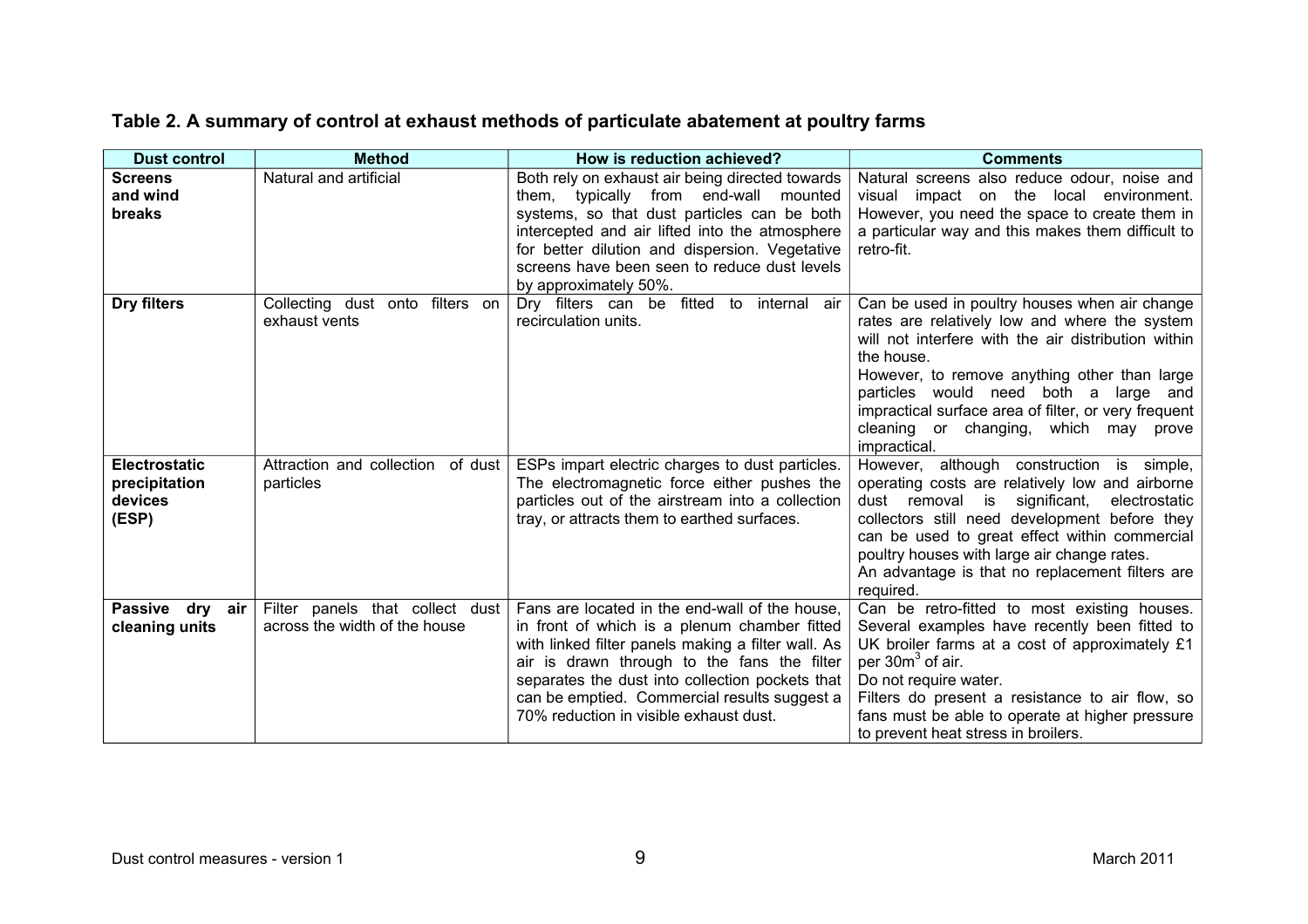| <b>Dust control</b>                    | <b>Method</b>                | How is reduction achieved?                                                                                                                                                                                                                                                                                                                                     | <b>Comments</b>                                                                                                                                                                                                                                                                                                                                                                                                                                                                                                                                                                                                                                                                                                                                                                                                                                                                                                                                             |
|----------------------------------------|------------------------------|----------------------------------------------------------------------------------------------------------------------------------------------------------------------------------------------------------------------------------------------------------------------------------------------------------------------------------------------------------------|-------------------------------------------------------------------------------------------------------------------------------------------------------------------------------------------------------------------------------------------------------------------------------------------------------------------------------------------------------------------------------------------------------------------------------------------------------------------------------------------------------------------------------------------------------------------------------------------------------------------------------------------------------------------------------------------------------------------------------------------------------------------------------------------------------------------------------------------------------------------------------------------------------------------------------------------------------------|
| <b>Active</b><br>wet<br>cleaning units | End-wall ventilated systems  | Water air-cleaning units intercept dust as air<br>passes through a water or chemical spray,<br>often over a pad matrix.                                                                                                                                                                                                                                        | Most easily incorporated into systems with end-<br>wall ventilation fans or into systems with one<br>dedicated ventilation exhaust outlet. Some<br>systems can be retro-fitted to the outside of<br>poultry houses as 'stand-alone' units, however,<br>they usually require some alteration to the<br>ventilation system control. They are expensive<br>to install and operate, for example, simple stand-<br>alone units can cost over £20,000 for about<br>100,000 m <sup>3</sup> /hr of air change, or £1 per 5 m <sup>3</sup> of<br>air.                                                                                                                                                                                                                                                                                                                                                                                                                |
|                                        | Roof ventilated systems      | Water is sprayed over the exhaust air from<br>exhaust chimneys, binding the dust. All units<br>are connected together and used water falling<br>on the roof goes to a central acidified<br>treatment basin where odour and ammonia<br>molecules are trapped. Requires the air<br>pressure to be more than 30 Pa.                                               | Currently not available at<br>present<br>but<br>commercial trials show promising results.                                                                                                                                                                                                                                                                                                                                                                                                                                                                                                                                                                                                                                                                                                                                                                                                                                                                   |
| <b>Scrubbers</b>                       | Bio-filters and acid-filters | Air passes through a water scrubber to remove<br>the larger dust particles.<br>Next, in the bio-filter system the air is passed<br>over moistened beds of plant material,<br>removing<br>dust,<br>odour,<br>microbes<br>and<br>pathogens.<br>In the sulphuric acid filter scrubber, 99% of<br>ammonia molecules and other odorous<br>compounds can be removed. | Due to the amount of filtration in the combination<br>scrubbers, additional air pressure is needed to<br>ensure the optimum flow rate of air.<br>Some need a working pressure of 150 Pa to<br>work correctly, increasing consumption of<br>electricity and conflicts with CCLA requirements.<br>This pressure can be five times greater than<br>conventional poultry ventilation systems.<br>Bio-filters are used in mainland Europe but are<br>rare in the UK at present in commercial poultry<br>production. They are typically fitted into new<br>buildings where the ventilation system is<br>specifically designed to guide air through the<br>bio-filters.<br>Acid-filter systems can cost approximately £1<br>per 3-4m <sup>3</sup> of air to install. There are concerns<br>with regards to ensuring operators are<br>sufficiently well trained to handle the very<br>corrosive liquids and that all chemicals are<br>safely stored and controlled. |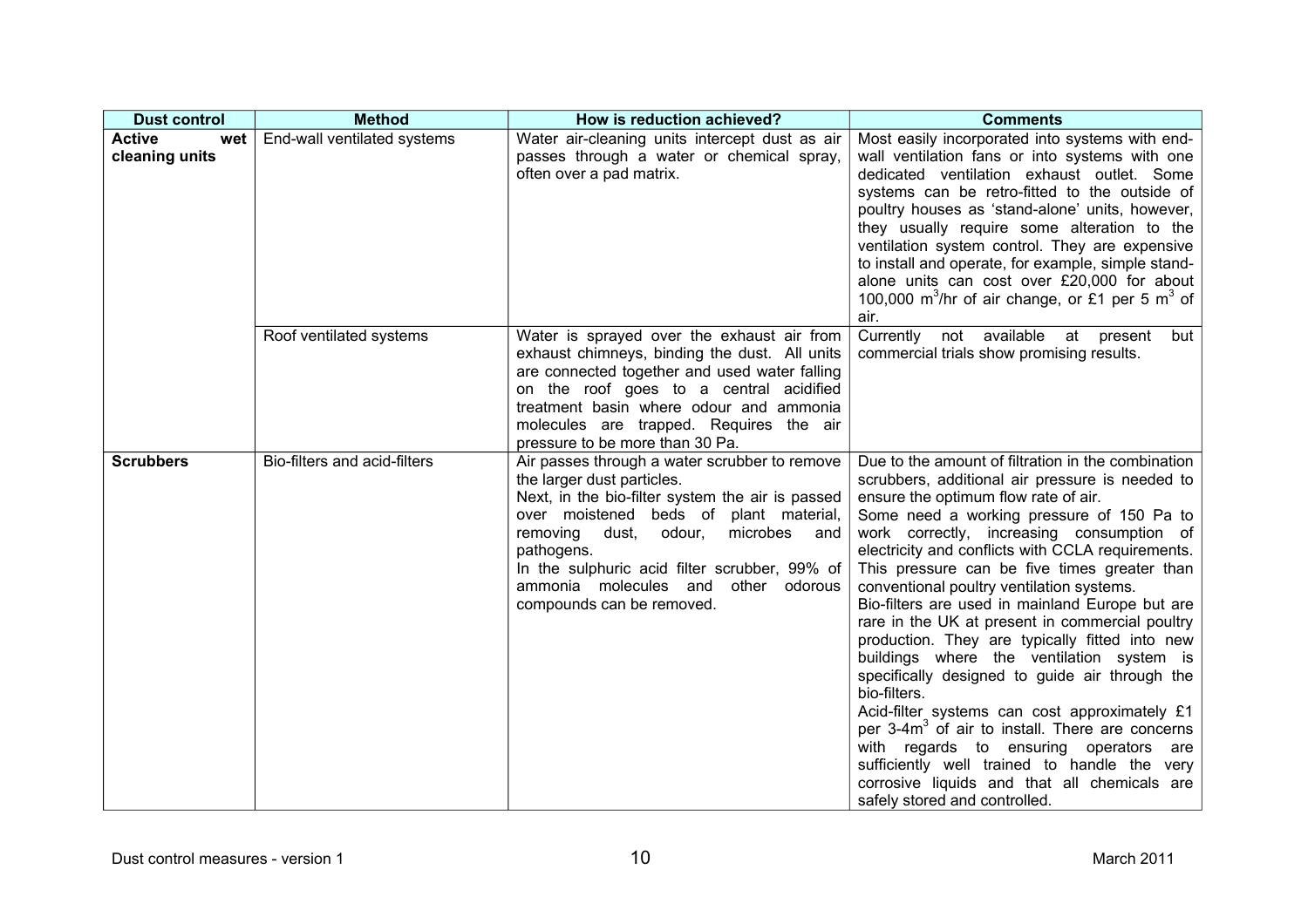| Checklist 1 – Options for dust control at source |  |  |  |  |
|--------------------------------------------------|--|--|--|--|
|--------------------------------------------------|--|--|--|--|

| <b>Source of dust</b>   | <b>Method</b>                              | How is reduction achieved?                                                                                              | <b>Achieved</b><br>Yes/No | <b>Comments</b> |
|-------------------------|--------------------------------------------|-------------------------------------------------------------------------------------------------------------------------|---------------------------|-----------------|
| <b>Poultry feed</b>     | Dust from silos                            | Covers put over feed silo pipes.                                                                                        |                           |                 |
|                         | Dust extraction in<br>feed mill areas      | Filters reduce dust emissions to the outside.                                                                           |                           |                 |
|                         | Storage of feed                            | Use of covers for feed containers.                                                                                      |                           |                 |
|                         | Feed spill control                         | Collection of any feed spill is undertaken to avoid dust<br>being generated.                                            |                           |                 |
|                         | Form of feed                               | Mould feed into pellets so that dusty ingredients are<br>bound together.                                                |                           |                 |
|                         | Fat content                                | Increase fat content so that dusty ingredients are<br>bound together.                                                   |                           |                 |
|                         | Spraying oil or<br>water mist onto<br>feed | Mainly prevents particles on surfaces from becoming<br>airborne again by making them too heavy.                         |                           |                 |
|                         | Feed ingredients                           | Both wheat and barley have been found to be more<br>dusty than maize.                                                   |                           |                 |
|                         | Feeding method                             | Hand feeding is preferable to screw auger systems<br>and automatic feeders, which can produce increased<br>dust levels. |                           |                 |
|                         |                                            | Fit a material sock to the end of the auger pipe that<br>delivers the feed directly into the bin.                       |                           |                 |
|                         |                                            | Cover the internal feed bin, e.g. with a ply-wood<br>constructed top, and fit the auger pipe through the<br>cover.      |                           |                 |
|                         |                                            | Feed pans may be preferable to tracks.                                                                                  |                           |                 |
|                         | Over administration<br>of feed to birds    | Avoid spilled feed crushed on the floor into particles<br>which become airborne.                                        |                           |                 |
| <b>Bedding material</b> | Type of bedding                            | Sawdust and flax straw have been found to produce<br>less dust than wheat, barley or rye straw.                         |                           |                 |
|                         | Treatment of<br>bedding                    | Dust from straw can be reduced effectively if the straw<br>is humidified prior to application.                          |                           |                 |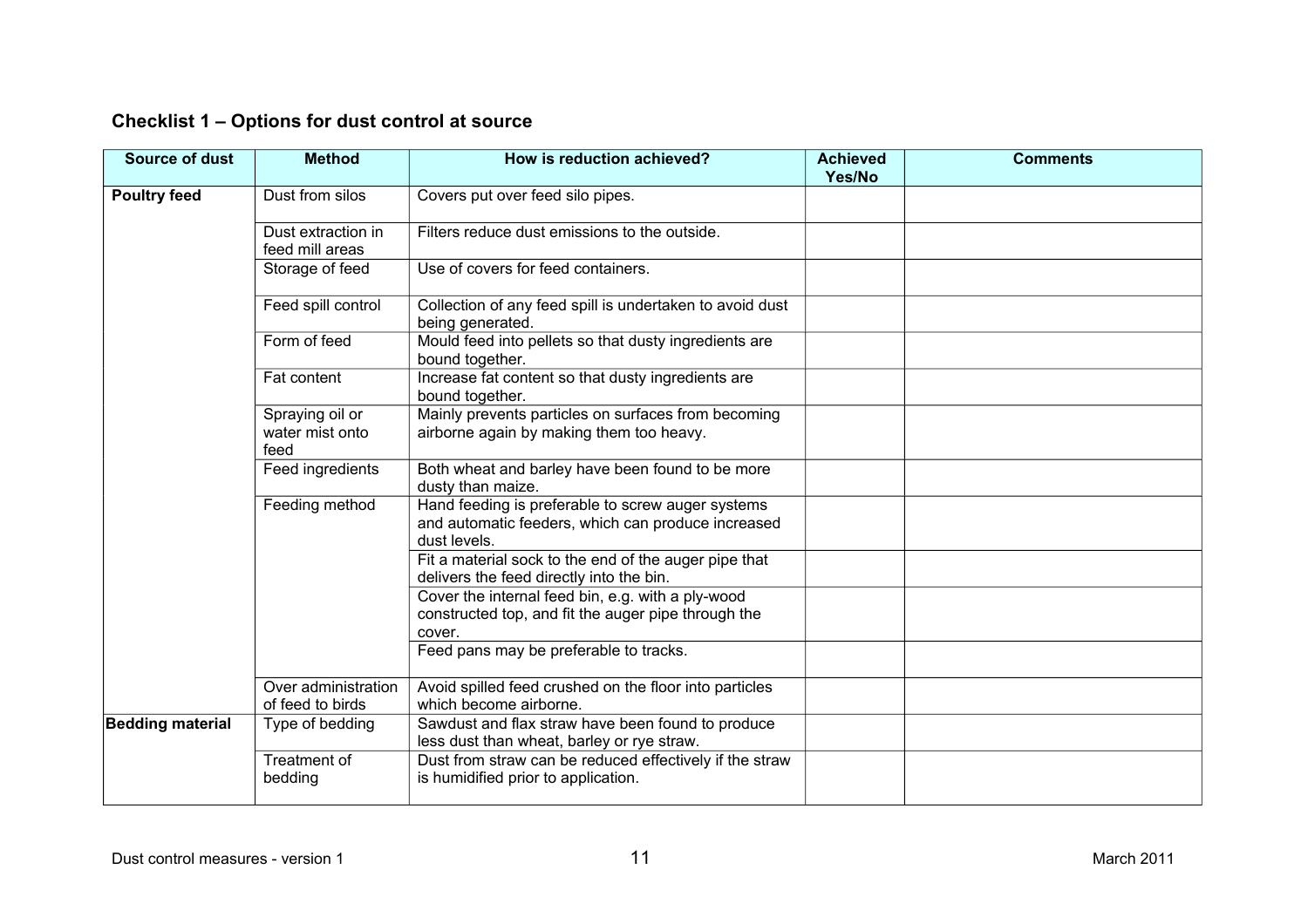| <b>Source of dust</b>    | <b>Method</b>                     | How is reduction achieved?                                                                                                                               | <b>Achieved</b><br>Yes/No | <b>Comments</b> |
|--------------------------|-----------------------------------|----------------------------------------------------------------------------------------------------------------------------------------------------------|---------------------------|-----------------|
|                          | Amount of bedding                 | Deep bedding systems have been shown to contribute<br>less dust to the environment than shallow bedding<br>systems.                                      |                           |                 |
|                          | Application of<br>bedding         | Bedding applied internally.                                                                                                                              |                           |                 |
|                          |                                   | Fit catching curtains when unloading and augering bulk<br>bedding into housing.                                                                          |                           |                 |
|                          | Age of bedding                    | As bedding materials break down to a dry friable litter<br>dust production increases.                                                                    |                           |                 |
| <b>Litter systems</b>    | Use of cage<br>systems for layers | Dust emissions were much higher from houses using<br>litter rather than cages with wire floors.                                                          |                           |                 |
| <b>Relative humidity</b> | Increasing humidity               | Using misting systems to increase the humidity at low<br>ventilation rates has been shown to reduce inhalable<br>dust.                                   |                           |                 |
| <b>Ventilation</b>       | Increasing<br>ventilation         | An effective method is by significantly increased and<br>controlled airflow velocities.                                                                  |                           |                 |
| <b>House cleaning</b>    | Good management                   | Good house cleaning between flocks is essential to<br>reduce the volume and potential for air contamination<br>within the house and via exhaust systems. |                           |                 |
|                          | Dust removal by<br>vacuum cleaner | In-house dust removal by vacuum cleaner when the<br>birds are in situ, reduces dust that could be disturbed<br>by ventilation and emitted.               |                           |                 |
| Genotype                 | Animal activity                   | Birds that exhibit higher activity levels create elevated<br>levels of dust in the air.                                                                  |                           |                 |
|                          | Feather<br>crunchiness            | Greater feather crunchiness causes increased dust<br>levels at moulting periods.                                                                         |                           |                 |
| <b>Number of birds</b>   | Reduced flock<br>numbers          | Less birds, less feed, less litter means less activity to<br>produce dust airborne.                                                                      |                           |                 |
| Crop cycle length        | Lower final body<br>weight        | Birds grown to a shorter cycle length and lower weight<br>produce less dust as most dust is emitted from day 20.                                         |                           |                 |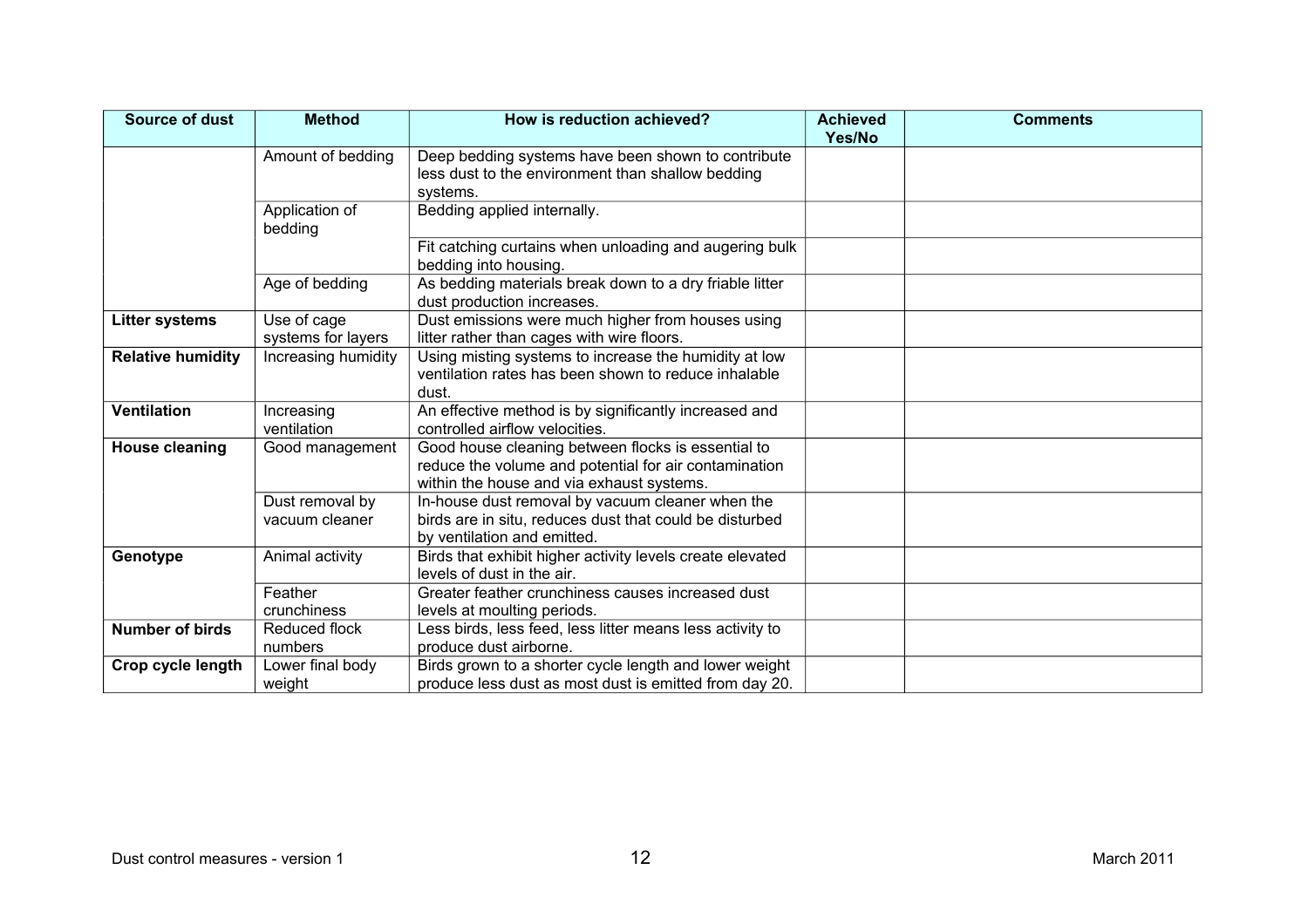| <b>Dust control</b>                             | <b>Method</b>                                                          | How is reduction achieved?                                                                                                                                                                                                                                                                                                                   | <b>Achieved</b><br>Yes/No | <b>Comment</b> |
|-------------------------------------------------|------------------------------------------------------------------------|----------------------------------------------------------------------------------------------------------------------------------------------------------------------------------------------------------------------------------------------------------------------------------------------------------------------------------------------|---------------------------|----------------|
| <b>Screens and wind</b><br><b>breaks</b>        | Natural and artificial                                                 | Rely on exhaust air directed towards them, typically<br>from end-wall mounted systems, so that dust particles<br>intercepted and air lifted into the atmosphere for better<br>dilution and dispersion. Vegetative screens seen to<br>reduce dust levels by approximately 50%.                                                                |                           |                |
| Dry filters                                     | Collecting dust onto<br>filters on exhaust<br>vents                    | Dry filters can be fitted to internal air recirculation units.                                                                                                                                                                                                                                                                               |                           |                |
| Electrostatic<br>precipitation<br>devices (ESP) | Attraction and<br>collection of dust<br>particles                      | ESPs impart electric charges to dust particles. Dust<br>particles collected in a tray, or attracted to earthed<br>surfaces.                                                                                                                                                                                                                  |                           |                |
| Passive dry air<br>cleaning units               | Filter panels that<br>collect dust across<br>the width of the<br>house | Fans are located in the end-wall of the house, in front<br>is a plenum chamber fitted with linked filter panels<br>making a filter wall. As air is drawn through to the fans<br>the filter separates the dust into collection pockets that<br>can be emptied. Commercial results suggest a 70%<br>reduction in visible exhaust dust.         |                           |                |
| <b>Active wet</b><br>cleaning units             | End-wall ventilated<br>systems                                         | Water air-cleaning units intercept dust as air passes<br>through a water or chemical spray, often over a pad<br>matrix.                                                                                                                                                                                                                      |                           |                |
|                                                 | Roof ventilated<br>systems                                             | Water is sprayed over the exhaust air from exhaust<br>chimneys, binding the dust. All units are connected<br>together and used water falling on the roof goes to<br>central acidified treatment basin where odour and<br>ammonia molecules are trapped. Requires the air<br>pressure to be more than 30 Pa.                                  |                           |                |
| <b>Scrubbers</b>                                | Bio-filters and acid-<br>filters                                       | Air passes through a water scrubber to remove the<br>larger dust particles. Next, in the bio-filter system the<br>air is passed over moistened beds of plant material,<br>removing dust, odour, microbes and pathogens. In the<br>sulphuric acid filter scrubber, 99% of ammonia<br>molecules and other odorous compounds can be<br>removed. |                           |                |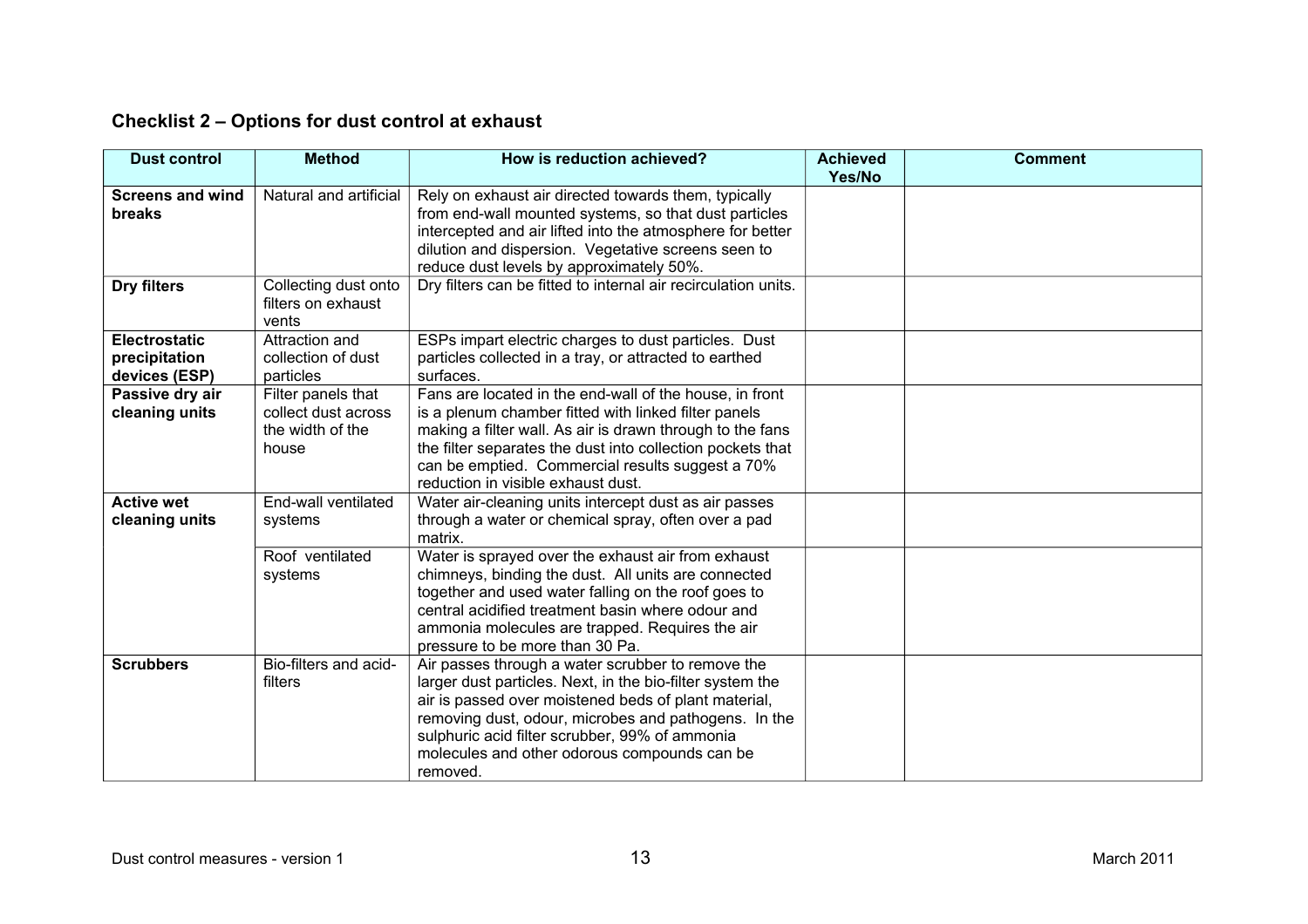18

# **Appendix F - Improvement options for the control / reduction in dust**

**Table 1. A summary of at source control methods for particulate reduction at poultry farms**

<span id="page-30-0"></span>

| <b>Source of dust</b>   | <b>Method</b>       | How is reduction achieved?                 | <b>Achieved</b> | <b>Comments</b>                        |
|-------------------------|---------------------|--------------------------------------------|-----------------|----------------------------------------|
|                         |                     |                                            | Yes/No          |                                        |
| Poultry feed            | Dust from Silos     | Covers put over feed silo exhaust pipes    |                 |                                        |
|                         | Feed spill control  | Collection of any feed spill is undertaken |                 |                                        |
|                         |                     | to avoid dust being generated              |                 |                                        |
|                         | Over                | Avoid spilled feed crushed on the floor    |                 |                                        |
|                         | administration of   | into particles which become airborne       |                 |                                        |
|                         | feed to birds       |                                            |                 |                                        |
| <b>Bedding Material</b> | Application of      | Bedding applied internally via bales       | Yes             | Already part of operating practice for |
|                         | bedding             | rather than bulk                           |                 | all sites                              |
| Ventilation             | Increase            | An effective method is to increase airflow |                 |                                        |
|                         | Ventilation         | velocity. However - this may increase      |                 |                                        |
|                         |                     | other emissions                            |                 |                                        |
| House Cleaning          | Good                | Good house cleaning between flocks is      |                 | Already part of site operating         |
|                         | Management          | essential to reduce the volume and         |                 | procedures                             |
|                         |                     | potential for air contamination within the |                 |                                        |
|                         |                     | house and via exhaust systems. Particular  |                 |                                        |
|                         |                     | note should be made to cleaning of the     |                 |                                        |
|                         |                     | exhaust vents                              |                 |                                        |
|                         | Vehicle             | Control of vehicle speeds and damping      |                 | Only really applicable during cleaning |
|                         | Movements           | down of roadways can reduce dust           |                 | of site between flocks                 |
|                         |                     | generated by traffic movements             |                 |                                        |
|                         | Covering of         | All loads should be covered to ensure no   | Yes             | Already part of operating practice for |
|                         | trailers of poultry | loss of load in either solid or dust form. |                 | all sites                              |
|                         | litter leaving site |                                            |                 |                                        |
| Number of birds         | Reduce flock        | Fewer birds, less feed, less litter means  |                 | Last resort if all other measures are  |
|                         | numbers             | less activity to produce airborne dust.    |                 | not sufficient                         |